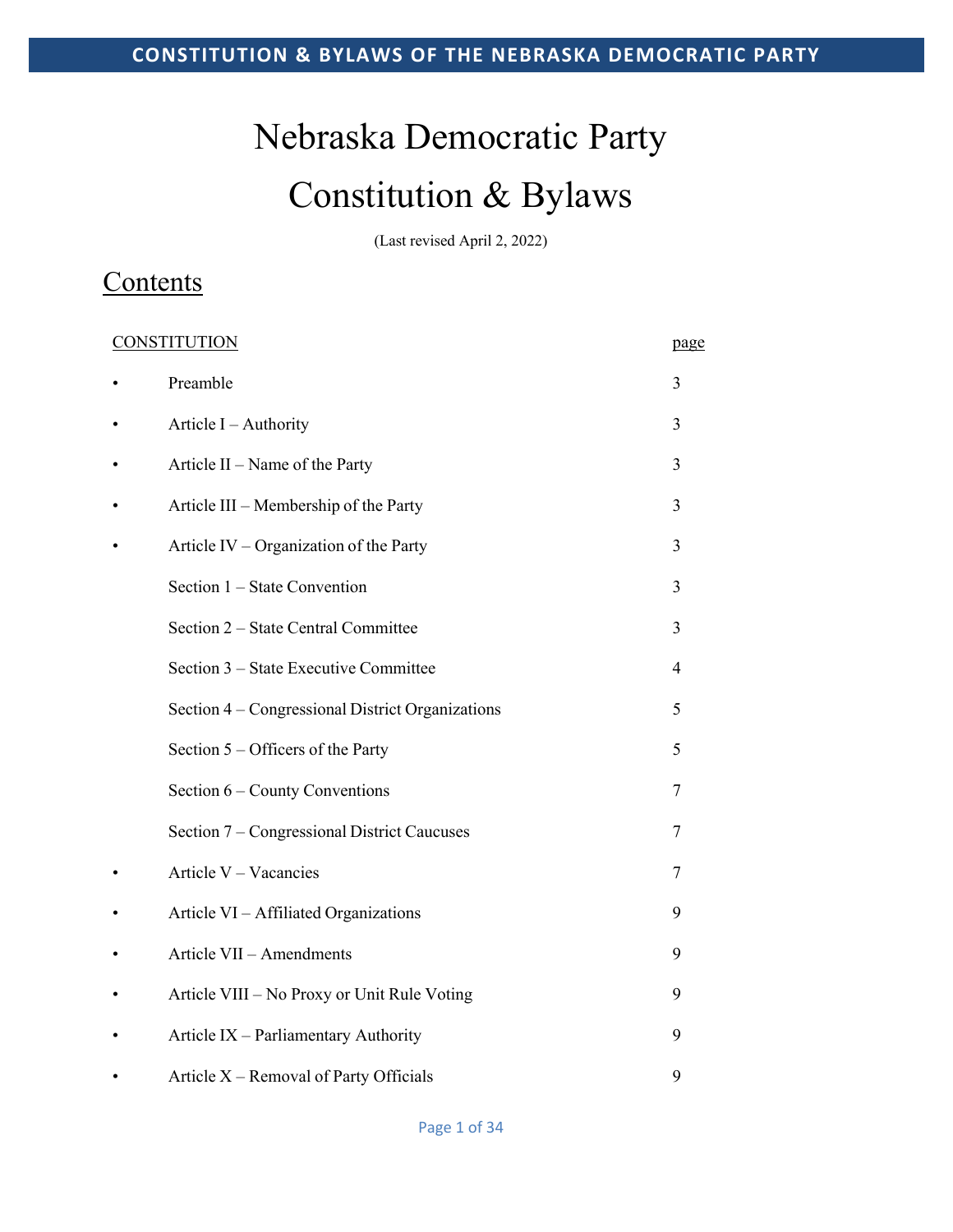## **BYLAWS**

| $\bullet$ | Bylaw 1 - State Convention                     | 11 |
|-----------|------------------------------------------------|----|
| $\bullet$ | Bylaw 2 - Congressional District Caucus        | 17 |
|           | Bylaw 3 - County Organization                  | 18 |
| $\bullet$ | <b>Bylaw 4 - Democratic National Committee</b> | 19 |
| $\bullet$ | Bylaw 5 - State Central Committee              | 20 |
| $\bullet$ | Bylaw 6 - Eligibility for Ballot               | 31 |
| $\bullet$ | <b>Bylaw 7 - Party Resources</b>               | 32 |
| $\bullet$ | Bylaw 8 - Rules of Order                       | 32 |
|           | Bylaw 9 - Amendment of the Bylaws              | 34 |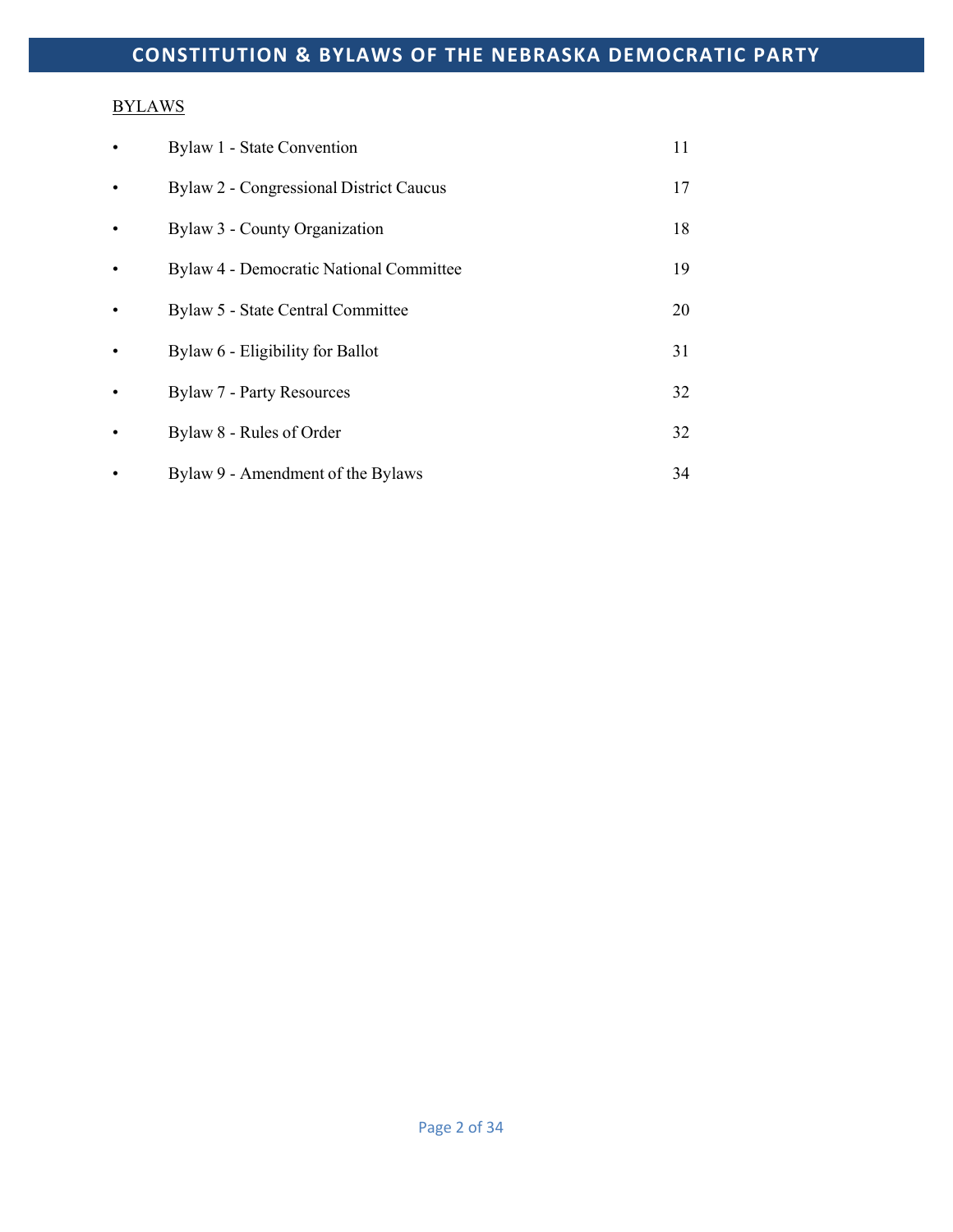## **NEBRASKA DEMOCRATIC PARTY CONSTITUTION**

#### **PREAMBLE**

We, the members of the Nebraska Democratic Party in order to advance the principles of social justice and democracy, to uphold human and civil rights and constitutional government, to affiliate with and advance the interests of the National Democratic Party, to aid in the election of Democratic officials, and to organize and perpetuate a representative and effective party organization in the State of Nebraska, do establish this constitution for the Nebraska Democratic Party.

## **ARTICLE I - AUTHORITY**

This Constitution supersedes any and all other previous constitutions and/or Bylaws and/or procedures of the Nebraska Democratic Party. This Constitution is the supreme governing document of the Nebraska Democratic Party unless in violation of any Nebraska election law, United States election laws, charter, bylaws and Bylaws or procedures of the Democratic National Committee, in which case it is superseded.

## **ARTICLE II - NAME OF THE PARTY**

The name of this organization shall be the Nebraska Democratic Party (NDP).

## **ARTICLE III - MEMBERSHIP OF THE PARTY**

All registered Democrats who are residents of the State of Nebraska are members of this party.

## **ARTICLE IV - ORGANIZATION OF THE PARTY**

#### **Section 1. State Convention**.

A. Authority. The State Convention is the supreme governing body of the Nebraska Democratic Party. The State Chair shall call a biennial convention during general election years on a date approved by the State Central Committee.

B. Membership. Delegates to the State Convention shall be apportioned equitably by the State Central Committee under Bylaws of the Nebraska Democratic Party and elected at the biennial general election year County Conventions. In addition, elected officers of the Nebraska Democratic Party shall be automatic delegates to the State Convention.

C. Functions. The State Convention shall adopt a party platform, elect the State Chair and Vice Chair when necessary to assume office the day after the General Election, elect the two National Committeepersons when necessary, elect State Central Committee representatives, and transact such other business as may be prescribed by law or may come before the convention.

#### **Section 2. State Central Committee**

A. Authority. The State Central Committee (SCC) shall be the policy-making body of the state party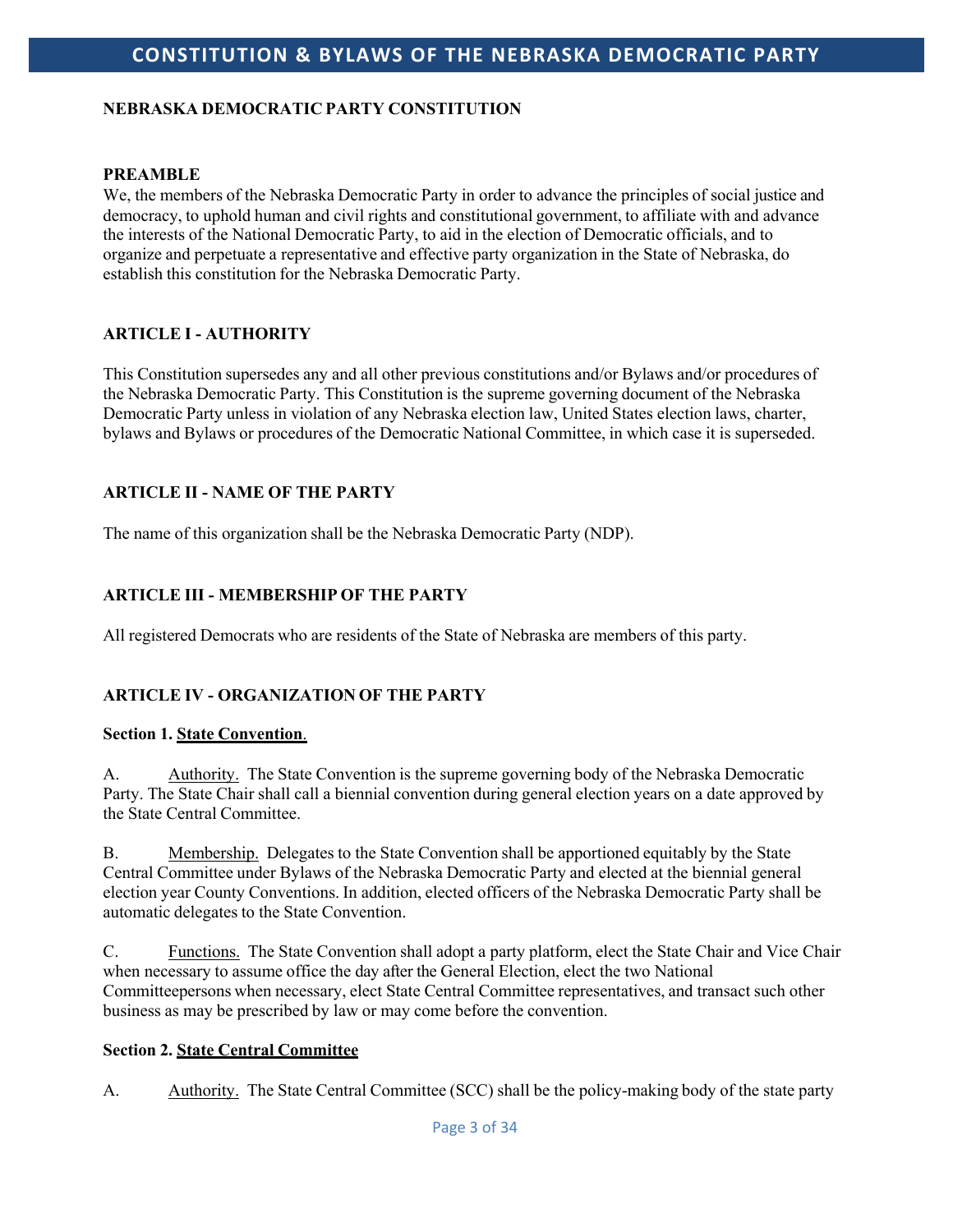during the interim between state conventions, and shall be responsible for the building of the Nebraska Democratic Party. The State Central Committee shall promote the implementation of the party platform and the election of Democratic candidates. The State Central Committee shall be the ruling authority in the interpretation and defense of the Constitution and Bylaws of the Nebraska Democratic Party during the interim between State Conventions. The State Central Committee shall have the authority to adopt and revise Bylaws governing its organization and the organization and function of committees subordinate to it.

B. Membership. Membership shall include State Party Officers, State Executive Committee voting members, a designated representative of each Affiliated Policy Council recognized by the State Central Committee as provided in the Bylaws, delegates and alternates as apportioned by the State Central Committee according to the Bylaws, and at-large delegates nominated by the State Executive Committee with confirmation by the State Central Committee as apportioned according to the Bylaws. Membership shall be limited to active Party members.

## C. Meetings.

- 1. The State Central Committee shall meet a minimum of four times per year.
- 2. The times and places of regular meetings shall be fixed by the State Chair. Special or additional meetings may be called by the State Chair or by a petition of 15 percent of the State Central Committee members in a manner consistent with the Bylaws of the State Party. A quorum shall consist of 40 percent of the membership.

D. Committee. The State Central Committee shall have the authority to establish standing or special committees as prescribed under the Bylaws of the Party.

## **Section 3. State Executive Committee.**

A. Authority. The State Executive Committee (SEC) shall be authorized to execute the policies and procedures of the State Central Committee during the interim between State Central Committee meetings. Decisions by the State Executive Committee shall be reported to the State Central Committee at its next meeting with the understanding that these decisions may be reviewed, revised, or reversed. The State Executive Committee shall be responsible ultimately to the State Central Committee for its actions.

B. Membership. The State Executive Committee shall consist of the following as voting members of the Committee:

- 1. All Officers of the Party as provided in Article IV, Section 5 of this Constitution and any other appointed or elected member to the Democratic National Committee from Nebraska;
- 2. A designated representative from each Affiliated Caucus Organization recognized by the State Central Committee as provided in the Bylaws;
- 3. If appointed, the Finance Chair and/or two At-Large members who shall be nominated by the State Chair and confirmed by the State Central Committee, such members to serve at the pleasure of the State Chair;
- 4. The Bylaws of the Party may provide for ex-officio, non-voting members of the State Executive Committee.
- C. Meetings. The State Executive Committee shall meet at least quarterly. The times and places of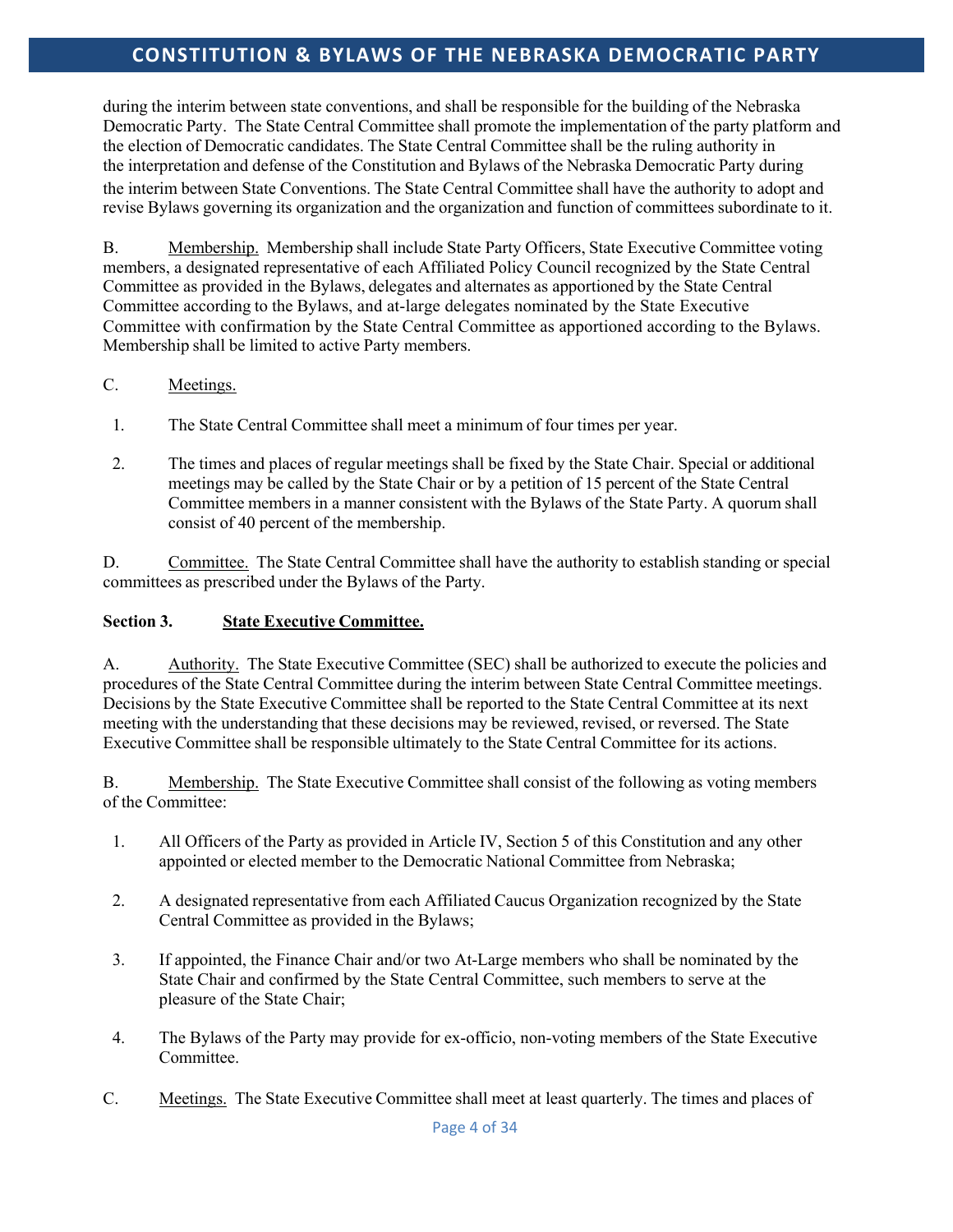regular meetings shall be fixed by the State Chair. Special meetings may be called by the State Chair or by a petition of the State Executive Committee members in a manner consistent with the Bylaws of the State Party. A quorum shall consist of 50 percent of the voting membership.

## **Section 4 Congressional District Organization.**

A. Authority. In order to improve the success of the Nebraska Democratic Party within a Congressional District, a Congressional District Organization (CDO) may be formed. The goals of a CDO shall be to enhance communication between and amongst the county parties, improve and facilitate communication between the county parties and the NDP, better the organization and effectiveness of the county parties, implement policies and programs of the State Party, aid in the election of Democrats to public office within the CDO, and do such activities as requested by the NDP.

B. Membership. County Party Officers and SCC members and alternates shall be members of the CDO of the Congressional District in which they reside. A CDO may provide for additional members as long as those members are registered Democrats within the Congressional District.

C. Governance. The Chair of a CDO shall be the Congressional District Chair of the Congressional District which the CDO represents. The Vice Chair of a CDO shall be the Congressional District Vice Chair of the Congressional District which the CDO represents. The CDO may have additional officers as it provides. The CDO may adopt governing documents for the effective administration of the CDO providing that any governing documents adopted are consistent with the Constitution and Bylaws of the NDP and with the policies and decisions of the SCC. The CDO will coordinate with the NDP Rules Committee Chair when creating these documents. The governing documents must be submitted for approval by the SCC. Changes do not become effective unless approved by the SCC.

D. Meetings. The Chair of a CDO shall call a meeting of the full membership at least once every twelve (12) months. A quorum shall be set in accordance with *Roberts Rules of Order* or a CDO's governing documents.

## **Section 5. Officers of the Party.**

A. Titles. The following are the officers of the Nebraska Democratic Party: State Chair, Vice Chair, Vice Chair of County Parties, two National Committeepersons, Congressional District Chairs and Vice Chairs (of different gender identities) of the respective Congressional Districts, State Secretary, and State Treasurer. State Officers must be registered as Democrats and reside within the state. Congressional District Officers must be registered as Democrats and reside within the appropriate Congressional District.

## B. Functions.

1. State Chair. The State Chair is the Executive officer of the State Party, and shall be elected by accredited delegates assembled in the State Convention each midterm election year for a four-year term. The State Chair shall carry out all policies and programs of the State Party as determined by the State Convention, the State Central Committee, and/or the State Executive Committee. The State Chair shall also do everything to initiate, to organize and/or promote development of the state Party at every level throughout the State, and shall perform all other such duties as are prescribed elsewhere in this Constitution and/or in the Bylaws of the Nebraska Democratic Party. The State Chair cannot hold elected office other than a party office, run a political campaign for any office other than a party office, or run for office other than a party office during their term.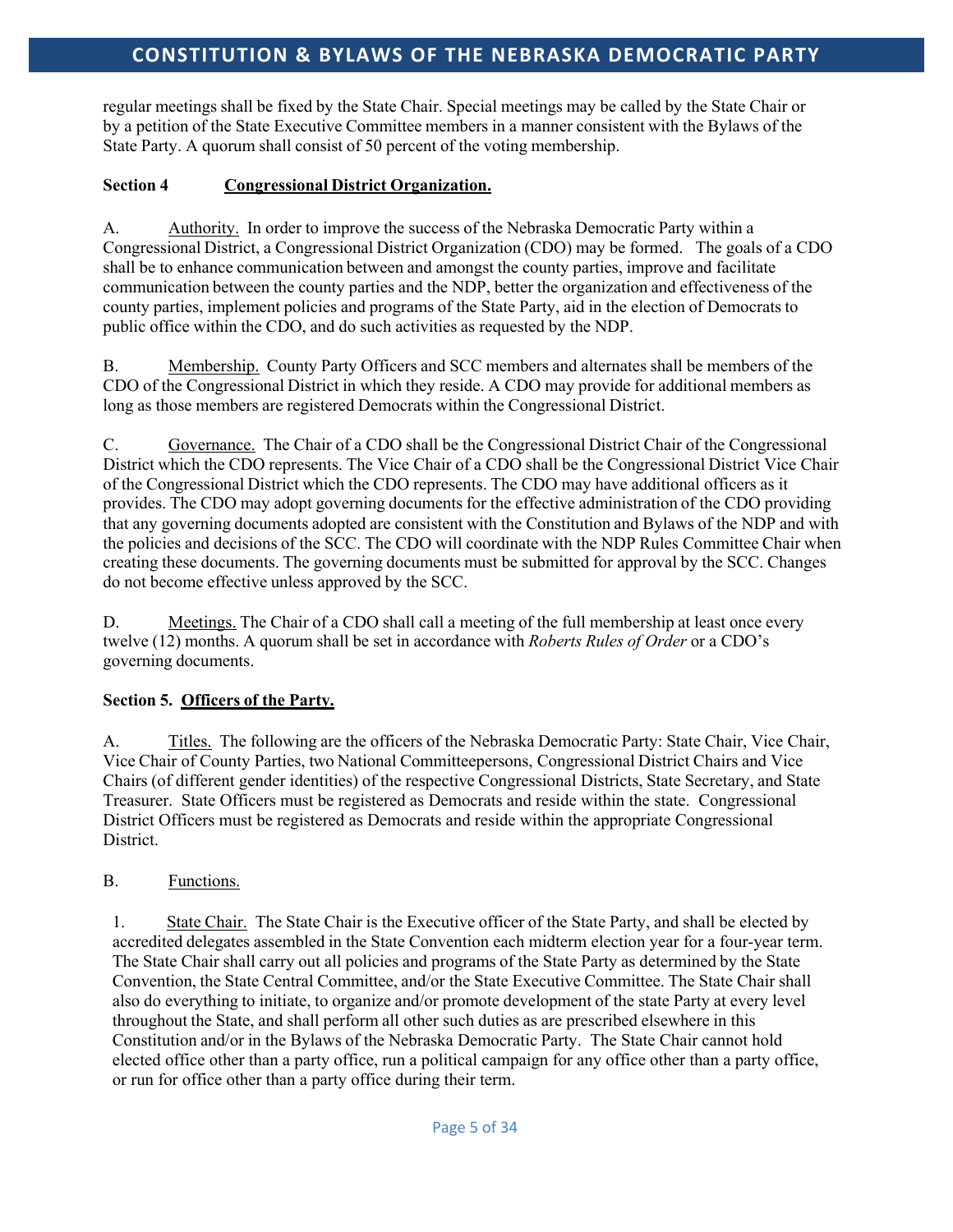2. Vice Chair. The Vice Chair shall be elected by the accredited delegates assembled in the State Convention each midterm election year for a four-year term. The Vice Chair shall be a different gender identity from that of the State Chair and shall temporarily assume the duties of the State Chair in the event of a vacancy in that office. The Vice Chair shall assist the Chair in carrying out the functions and duties of the Chair's office, and cannot hold elected office other than a party office, run a political campaign for any office other than a party office, or run for office other than a party office during their terms.

3. Vice Chair of County Parties. The Vice Chair of County Parties shall be elected by a caucus of county chairs held at the State Convention each midterm election year for a four-year term. The Vice Chair of County Parties shall act as a liaison between the State and County Parties and shall temporarily assume the duties of the State Chair in the event of a vacancy in both the office of State Chair and Vice Chair. The Vice Chair of County Parties cannot hold elected office other than a party office, run a political campaign for any office other than a party office, or run for office other than a party office during their terms.

4. National Committee Representatives. The National Committeepersons (2) of different gender identities shall be elected by the accredited delegates assembled in the State Convention each presidential election year for a four-year term. The National Committee representatives shall reflect the State Party philosophy to the National Committee, shall act as liaisons between the State and National Parties, shall use their public visibility to the best advantage and aid of the State Party and in soliciting financial support for it, and shall perform all other duties as are prescribed by the Nebraska Democratic Party, and by the Bylaws and procedures of the Democratic National Committee.

5. State Treasurer. The State Treasurer shall be nominated by the State Chair and be confirmed by the State Central Committee. The State Treasurer shall act as custodian of all party monies and shall be responsible for all federal and state reporting procedures. In conjunction with the Finance Committee, the State Treasurer shall assist the State Chair, State Central Committee, and State Executive Committee in the preparation of an annual budget, in periodic budget revisions, and to insure the financial stability of the Democratic Party.

6. State Secretary. The State Secretary shall be nominated by the State Chair and confirmed by the State Central Committee. The State Secretary shall be responsible for transcribing and disseminating the official record of all Party business, whether before the State Convention, the State Central Committee, or the State Executive Committee.

7. Congressional District Chair. The Congressional District Chair shall be elected by the accredited delegates assembled in the Congressional District Caucus at the State Convention. The Congressional District Chair shall be the Chair of the Congressional District Organization if a CDO is established in a Congressional District. The Congressional District Chair shall carry out all policies and programs of the state Party as determined by the State Convention and the State Central Committee. The Congressional District Chair shall also do everything possible to initiate, to organize and to promote development of the Congressional District in cooperation with the State Chair, and shall perform all other such duties as are prescribed elsewhere in this Constitution and in the Bylaws of the Nebraska Democratic Party.

8. Congressional District Vice Chair. The Congressional District Vice Chair shall be of a different gender identity as the Congressional District Chair, and shall be elected by the accredited delegates assembled in the Congressional District Caucus at the State Convention. The Congressional District Vice Chair shall be the Vice Chair of the Congressional District Organization if a CDO is established in a Congressional District. The Congressional District Vice Chair shall assist the Congressional District Chair and assume temporarily the duties of the Congressional District Chair in the event of a vacancy in that office.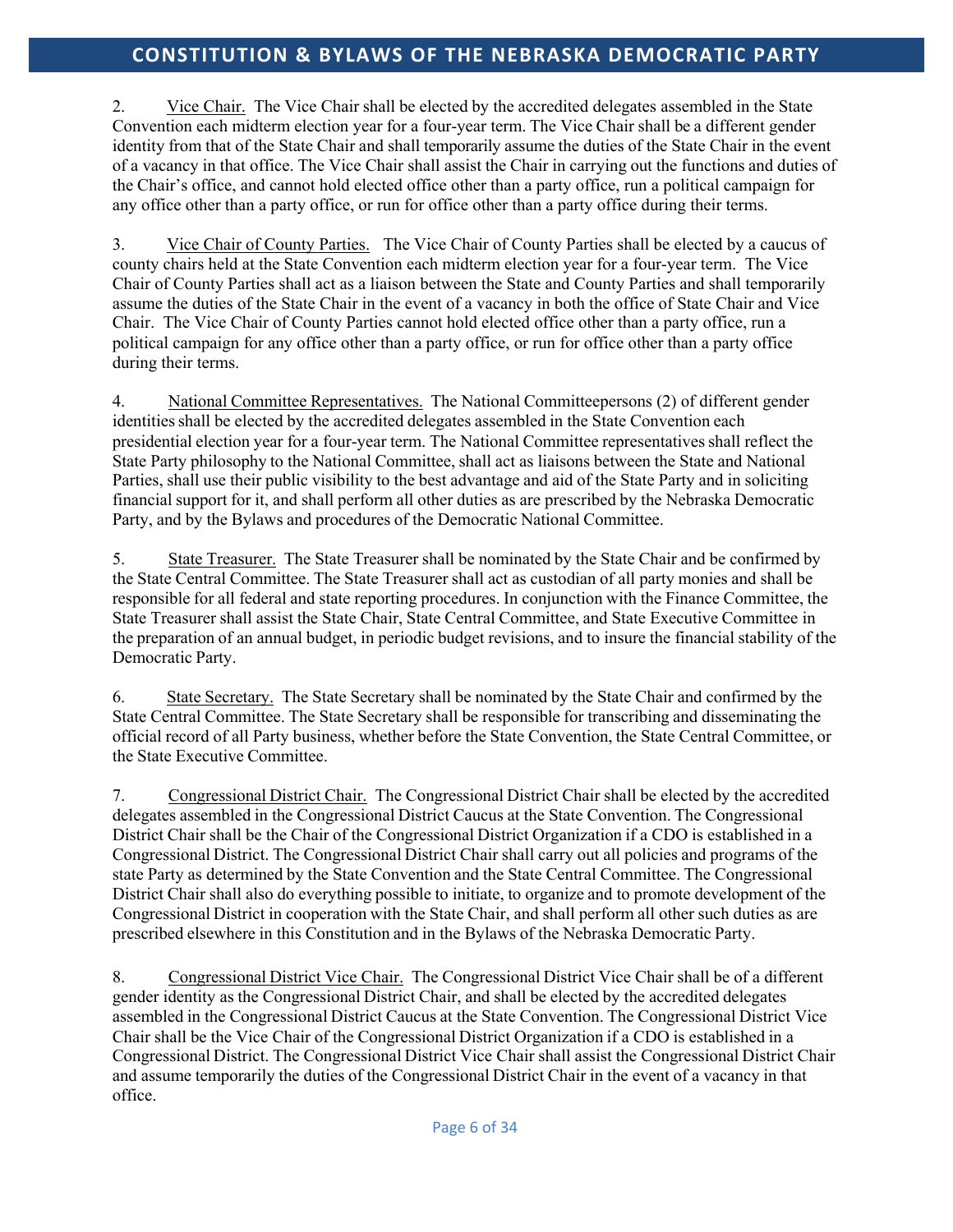## **Section 6. County Conventions**.

A. Single Legislative District Counties. Counties wholly within a single Legislative District shall conduct a county convention in the manner prescribed by law and complying with any rules and procedures adopted by the State Central Committee as provided in the NDP Bylaws. In the event the state party elects to have delegates to County Convention register with the election commissioner or county clerk, the county party shall provide for delegates to the County Convention to register with their election commissioner or county clerk. The County Convention shall elect a County Chair, County Vice Chair (of different gender identities), County Secretary, County Treasurer and any other officers provided for in the county party constitution or bylaws or as deemed necessary by the County Executive Committee. Each County Convention shall elect delegates and alternates to the State Convention, may adopt resolutions or recommendations for items to be included in the party platform, and may transact other such business as may come before it.

B. Multiple Legislative District Counties. Counties containing all or parts of multiple Legislative Districts shall conduct a county convention in the manner prescribed by law and complying with any rules and procedures adopted by the State Central Committee as provided in the NDP Bylaws. In the event the state party elects to have delegates to County Convention to register with their election commissioner or county clerk, the county party shall provide for delegates to the County Convention register with the election commissioner or clerk. Each Legislative District shall caucus and elect delegates and alternates to the State Convention. The County Convention shall elect a County Chair, County Vice Chair (of different gender identities), County Secretary, County Treasurer, and any other officers provided for in the county party constitution or bylaws or as deemed necessary by the County Executive Committee. Each County Convention may adopt resolutions or recommendations for items to be included in the party platform, and may transact other such business as may come before it.

C. Alternative Conventions. In the event a county party is without an active county party organization, or a county party refuses to hold a county convention in compliance with any of the rules or procedures adopted by the State Central Committee as provided in the NDP Bylaws, the state party shall conduct a county convention in such county. The state party or any two or more county parties may hold joint county conventions with prior approval of the State Executive Committee.

## **Section 7. Congressional District Caucuses.**

A. Meetings. The State Chair shall call for Congressional District Caucuses to be held at the State Convention and each State Central Committee meeting. The time and place of each shall be established by the Bylaws of the State Party.

B. Membership. Membership at the State Convention caucus shall include the delegates and alternates serving in the place of accredited delegates to the State Convention who reside in each respective district. Membership at State Central Committee meetings shall include all members and alternates of the State Central Committee who reside in each respective district.

C. Business. The Caucuses shall convene to prepare for the business of the State Convention and/or State Central Committee meeting. Caucus business will also include duties provided in this Constitution and Bylaws and any other business as may come before it.

## **ARTICLE V - VACANCIES**

## **Section 1 When Vacancies Exist**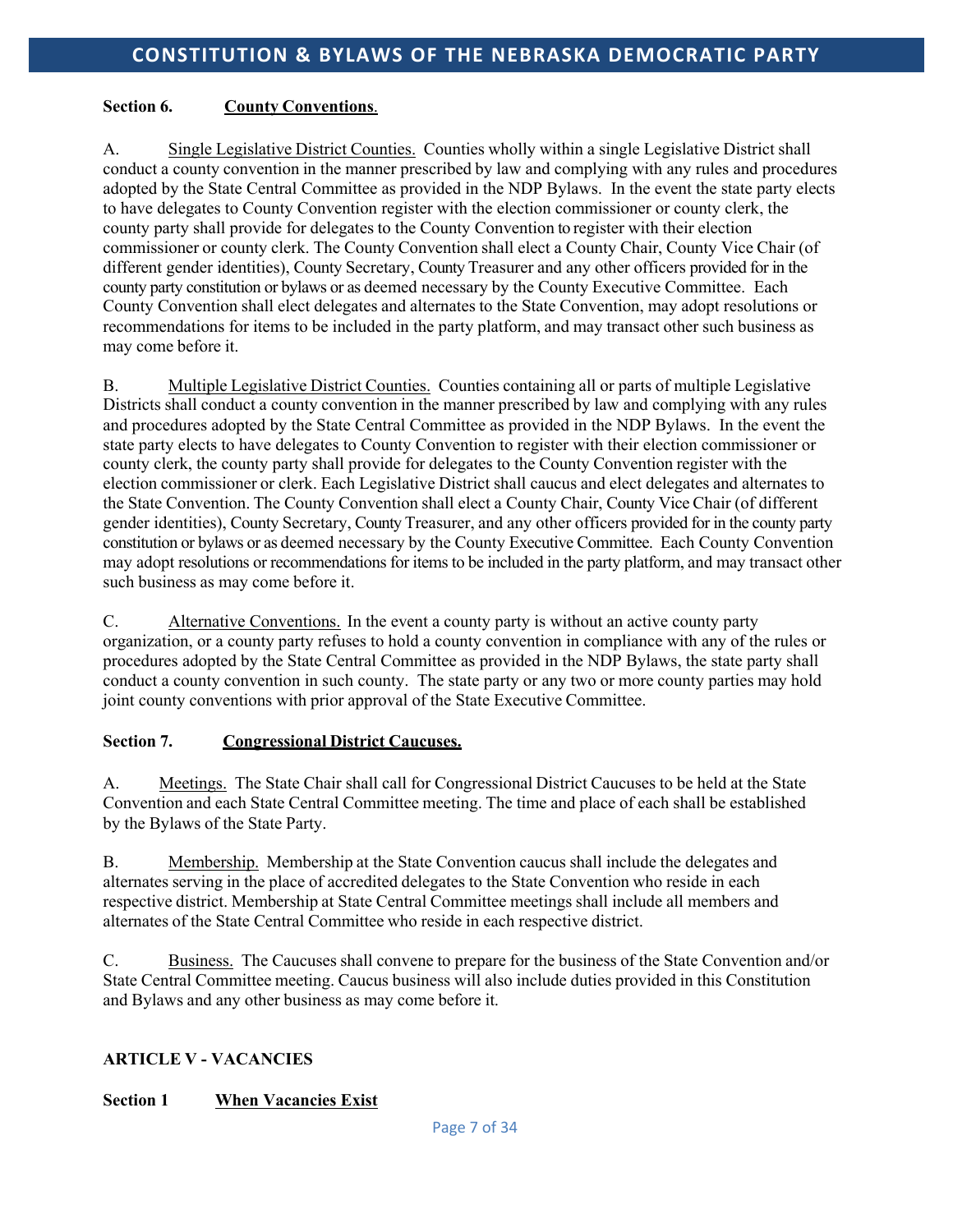A. A vacancy in any State Party office (including State Central Committee and State Executive Committee members), County Party office, Congressional District Organization office, Standing Committee of the Nebraska Democratic Party, or Special Committee of the Nebraska Democratic Party shall exist whenever an office holder or committee member shall have: (a) died; (b) resigned in writing to the State Secretary or Assistant Secretary; (c) moved from the geographical area or district they were elected to represent; (d) changed their party affiliation; (e) ceased being an active party member; (f) ceased meeting the qualifications outlined in Article III of this constitution; (g) been removed from office; (h) forfeited office as provided under this section; or (i) as otherwise provided for in the Constitution and Bylaws of the Nebraska Democratic Party or in the constitution or bylaws of the respective organization as applicable.

B. Members of the State Central Committee, State Executive Committee, Standing Committees, and Special Committees accumulating two absences without notification during their term will constitute forfeiture of office.

C. The State Chair, Vice Chair, or Vice Chair of County Parties holding elected office other than a party office, running a political campaign for any office other than a party office, or running for office other than a party office during their term will constitute forfeiture of office.

## **Section 2 Filling Vacancies**

When a vacancy occurs, it shall be filled following all vacancy notification procedures as established in the Bylaws of the Nebraska Democratic Party and in the following manner:

A. State Chair, Vice Chair, or National Committee Representatives shall be filled through election by the State Central Committee no sooner than 30 days after the vacancy occurs or at the State Convention as directed in the Bylaws of the Nebraska Democratic Party.

B. The Vice Chair of County Parties shall be filled through election by a caucus of county chairs held at a meeting of the State Central Committee.

C. Legislative District State Central Committee delegates and alternates shall be filled through election by the appropriate Congressional District Caucus no sooner than 10 days after the vacancy occurs. At-large State Central Committee delegates shall be filled through nomination by the State Executive Committee with confirmation by the State Central Committee.

D. State Executive Committee members who are appointed by the State Chair shall be filled through nomination by the State Chair with confirmation by the State Central Committee.

E. Congressional District Chairs or Vice Chairs shall be filled through election by the appropriate Congressional District Caucus no sooner than 30 days after the vacancy occurs.

F. Chairs of NDP Standing Committees shall be filled through nomination by the State Chair with confirmation by the State Central Committee.

G. Members of NDP Standing Committees elected by Congressional District Caucuses shall be filled through election by the appropriate Congressional District Caucus no sooner than 30 days after the vacancy occurs.

H. County Party offices shall be filled pursuant to Nebraska Democratic Party Bylaw 3.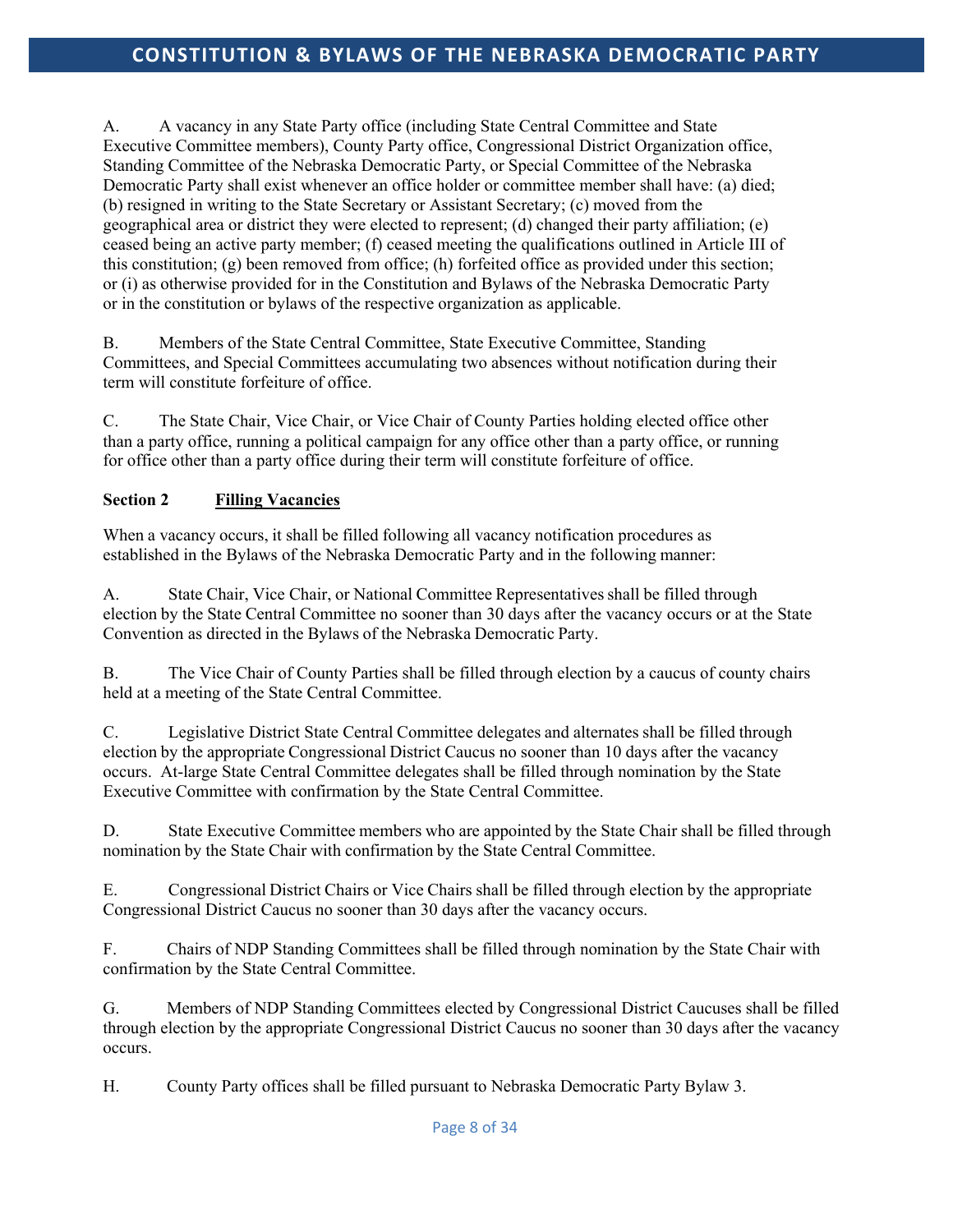I. Affiliated Caucus Organization and Affiliated Policy Council officers shall be filled as provided for in their governing documents.

## **ARTICLE VI - AFFILIATED ORGANIZATIONS**

Organizationssubordinated to and affiliated with the Nebraska Democratic Party or any County Democratic Party shall be recognized and encouraged, provided consent of the State Central Committee or appropriate County Central Committee is obtained. All such affiliated organizations, including but not limited to county parties, affiliated caucus organizations, and affiliated policy councils, shall comply with the provisions of this Constitution and the Bylaws of the Nebraska Democratic Party.

#### **ARTICLE VII - AMENDMENTS**

This Constitution may be amended only by a favorable vote of at least two-thirds (2/3) of the accredited delegates assembled in the State Convention, provided such amendment has been presented in writing to the State Central Committee thirty (30) days prior to the State Convention. All amendments shall take effect upon adoption by the State Convention. When one section of the Constitution or Bylaws is amended in two or more proposed amendments at the State Convention and the amendments are entirely reconcilable and not in conflict with each other, the Rules Committee shall be authorized to correlate them so as to reflect all such amendments. The Rules Committee shall be authorized to periodically review the Constitution and Bylaws for grammar, spelling, punctuation, enumeration, technical and conforming changes and may make these types of changes that retain the meaning of the language of these documents.

## **ARTICLE VIII - NO PROXY OR UNIT RULE VOTING**

No voting by proxy shall be allowed nor shall the unit rule be applied to any level of party organization.

## **ARTICLE IX – PARLIAMENTARY AUTHORITY**

All procedural matters not directly governed by this Constitution or by the Bylaws of the Nebraska Democratic Party shall be governed by the latest edition of *Robert's Rules of Order*, as most recently revised.

## **ARTICLE X - REMOVAL OF PARTY OFFICIALS**

**Section 1. Removal or Suspension Arising from Special Committee Report.** Upon the report of a Special Committee formed pursuant to the NDP Bylaws for the purpose of investigating alleged misconduct injurious to the NDP or its members, any duly elected or appointed party official at any level of the Nebraska Democratic Party, including but not limited to any State or County Central Committee Member, any Standing or Special Committee Member, or any officer of the NDP, Congressional District Organization, County Party, Affiliated Caucus Organization, or Affiliated Policy Council, may be removed by a 2/3 (two-thirds) vote of the State Central Committee. Further, pending investigation by such Special Committee and in an emergency situation requiring immediate action to preserve the reputation and integrity of the NDP between State Central Committee meetings, any such party official may be temporarily suspended by a 2/3 (two-thirds) vote of the State Executive Committee until the next State Central Committee meeting.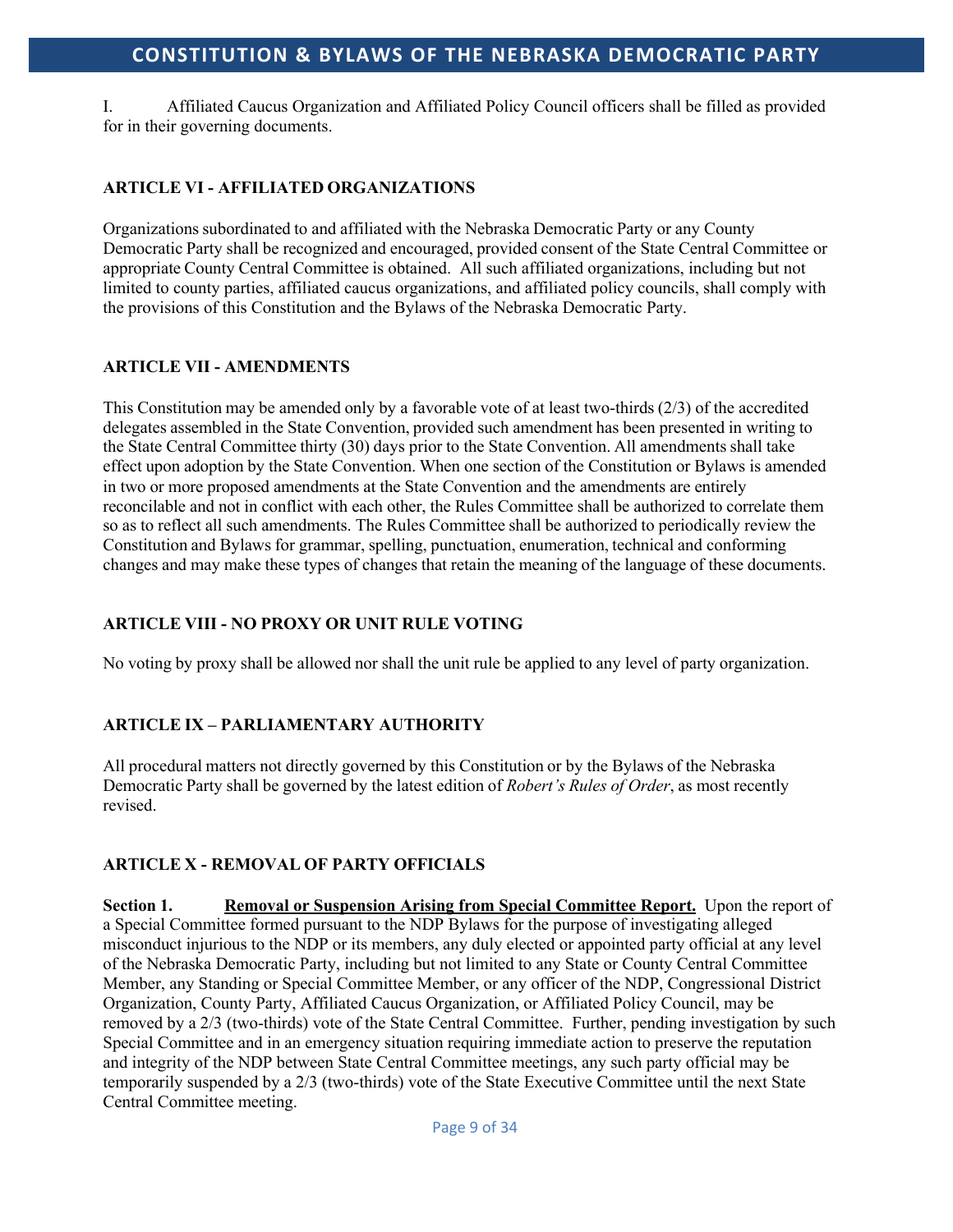**Section 2. Removal of State Party Officers.** Removal of an officer of the Nebraska Democratic Party shall also be considered upon petition of 25 percent of the members of the State Central Committee, provided that of the minimum required petitioning members, at least 20 percent reside in each Congressional District. Upon delivery of a removal petition to the State Secretary, a special meeting of the State Central Committee shall be called to consider the removal petition, unless a regular meeting is scheduled within thirty days of receipt of the petition. Grounds for removal of an officer of the Nebraska Democratic Party under this section shall be violation of this Constitution or the Bylaws, or conviction of a felonious crime against the State of Nebraska and/or United States of America, or actions or omissions detrimental to the Party. A majority of those members in good standing of the Central Committee present shall be required to affect a removal.

**Section 3. Removal of Congressional District Officers.** Removal of Congressional District Officers shall also be considered upon petition of 25 percent of the members of the State Central Committee Congressional District Caucus. Upon delivery of a removal petition to the State Secretary, a special meeting of the State Central Committee Congressional District Caucus shall be called to consider the removal petition, unless a regular meeting is scheduled within thirty days of receipt of the petition. An officer may be removed by a majority of those members present at the meeting. Grounds for removal under this section shall be the same as for Nebraska Democratic State Party officers.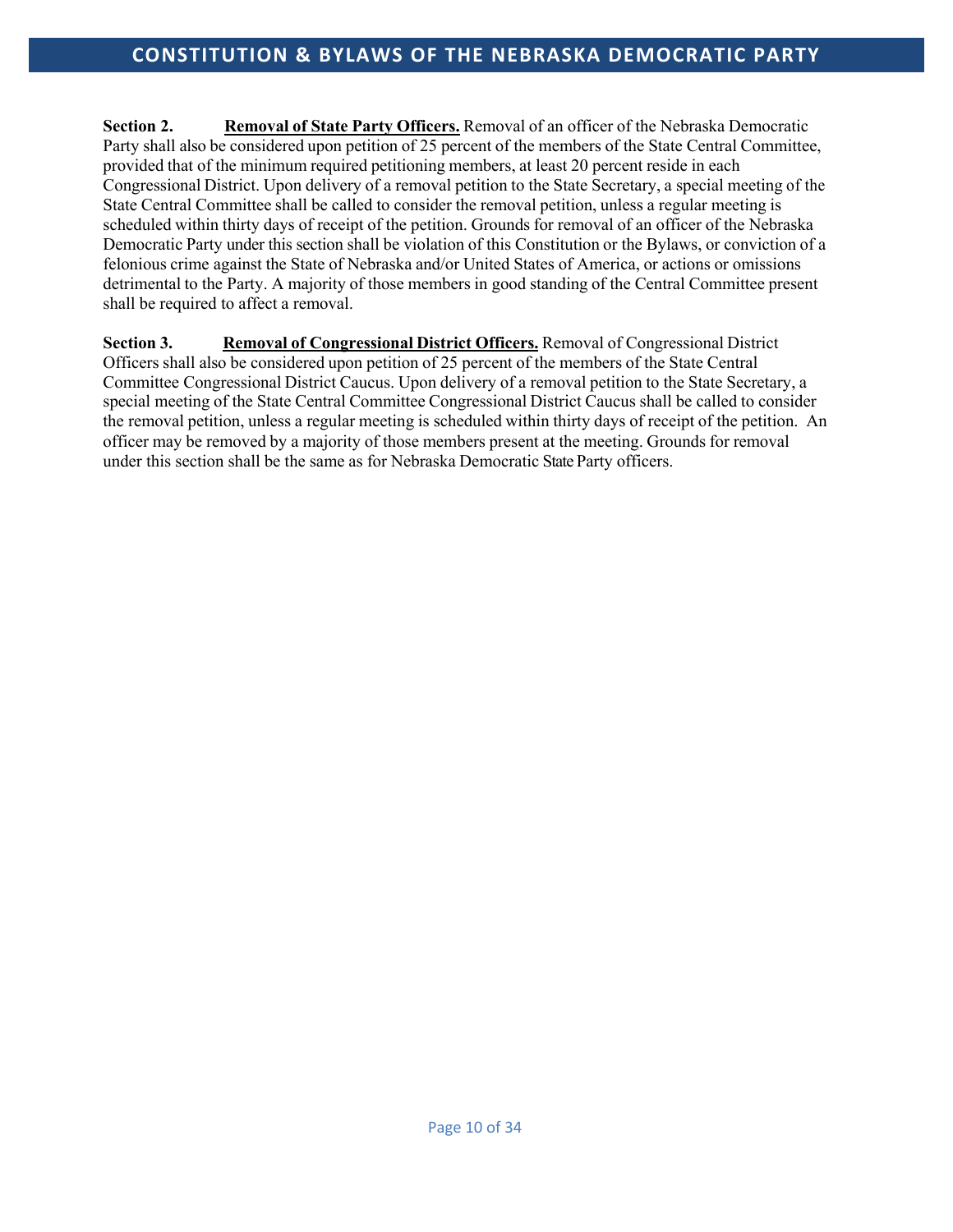## **NEBRASKA DEMOCRATIC PARTY BYLAWS**

## **1. STATE CONVENTION**

## 1.1. **General**

1.1.1. **Official Acts of Nebraska Democratic Party.** The determination of a State Convention conducted in accordance with the Constitution and Bylaws of the Nebraska Democratic Party shall be the official acts of the Nebraska Democratic Party.

1.1.2. **Composition.** The State Convention shall be composed of accredited delegates (and alternates) elected every two (2) years by accredited delegates of County Conventions in accordance with an apportionment formula developed by the State Central Committee. The apportionment formula shall allocate a specified number of delegates amongst the counties based upon an equal weighting of the following factors in each county against statewide totals: the vote for the Democratic candidate for Governor in the last General Election in which a Governor was elected; the vote for the Democratic candidate for President in the last General Election in which a President was elected; and the number of registered Democrats as of December 31st of the year preceding the election year. In the event that one or more factors cannot be reasonably determined, the State Central Committee may develop a comparable alternative factor to be used to allocate delegates. Final delegates totals allocated to each county shall be adjusted to ensure that within each county there is at least one delegate from each county and one delegate from each congressional district and legislative district within the county. Elected officers of the Nebraska Democratic Party shall also serve as delegates, without alternates, to State Convention.

1.1.3. **Time and Place of Convention.** The State Convention shall be called in the manner and at the time and place as specified by the State Central Committee except that two (2) successive conventions shall not be held in the same city.

1.1.4. **Temporary Officers.** The State Convention shall be called to order by the State Chair who shall preside until a Permanent Convention Chair is elected. The State Secretary shall act as Convention Secretary until a Permanent Convention Secretary is elected. In absence of the State Secretary, the State Chair shall designate someone to act as Convention Secretary until the Permanent Convention Secretary is elected.

1.1.5. **Officers of the Convention.** The permanent officers of each State Convention shall be as follows: Chair, Vice-Chair, Secretary and Sergeant-at-Arms.

1.1.6. **Chair of State Convention.** In the absence of the Convention Vice Chair or Convention Secretary, the Convention Chair may appoint a delegate or alternate to serve in such role temporarily. No appeals from a decision of the Chair are in order on (a) recognition, (b) in response to dilatory motions, or (c) during roll call. The Chair shall not decide hypothetical questions or inquiries not directly raised by the proceedings. The Chair may direct the Sergeants-at-Armsto remove disorderly spectators.

1.1.7. **Nomination and Election of Permanent Officers.** The State Convention Committee shall nominate Permanent Officers, and may nominate additional deputy officer positions as deemed necessary. In addition, nominations for Permanent Officers may be made from the floor by any duly accredited delegate. Permanent Officers shall be elected by a majority of the votes cast on such nominations.

1.1.8. **Delegates and Alternates.** The County Conventions shall elect delegates and alternates to the State Convention and may prescribe the terms and conditions under which the alternates shall act in the absence of a delegate or delegates. In the absence of prescribed terms and conditions from the County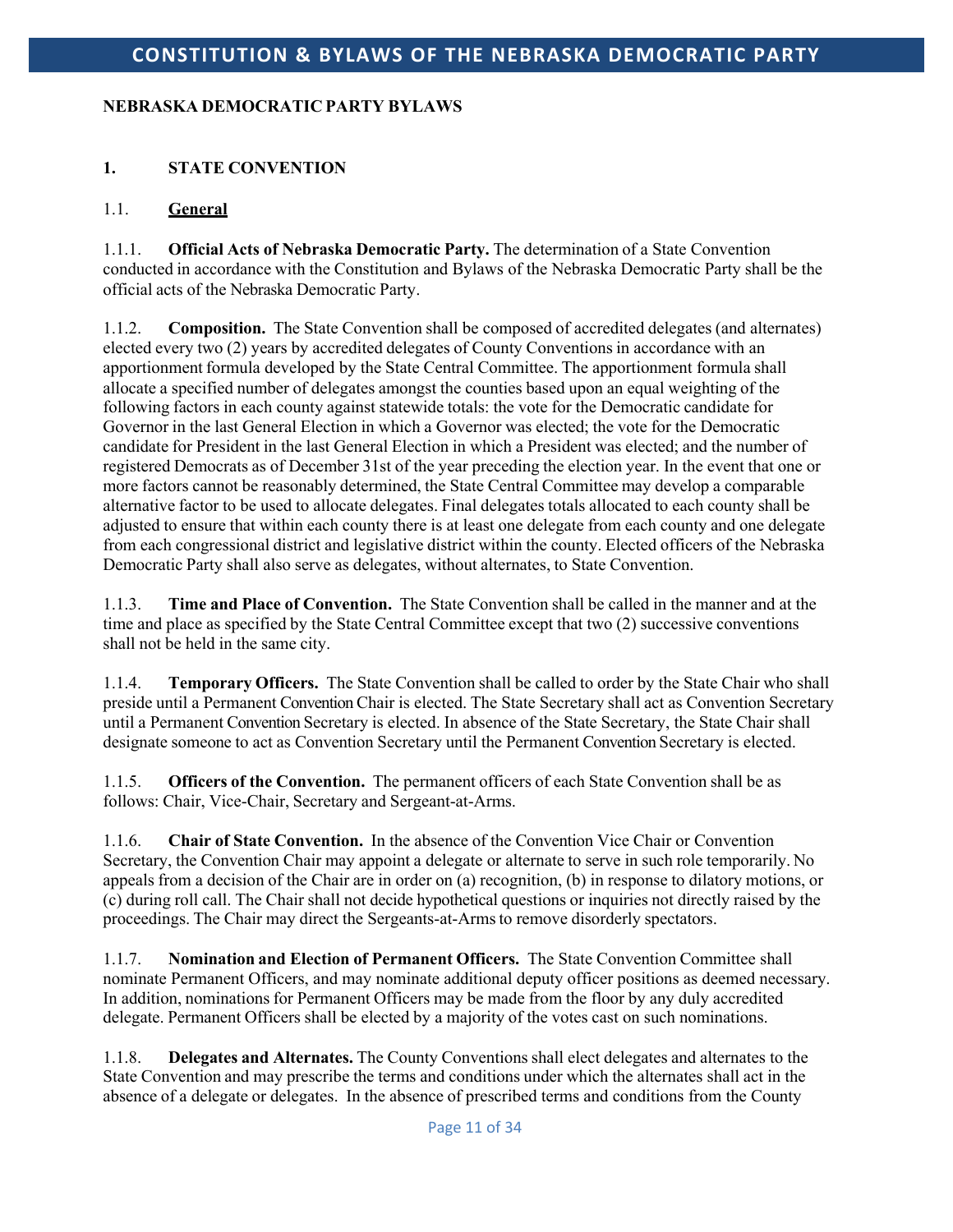Convention, the delegates present from each county shall designate the terms and conditions under which the county's alternates shall act as delegates.

1.1.9. **Certification.** Prior to the convening of the State Convention, and as soon as practicable after adjournment of the County Convention, the Chair and Secretary of each county party shall certify to the State Secretary the names and addresses of all delegates and alternates elected to represent such county at the State Convention. Copies shall be delivered to the Committee on Credentials and Convention Secretary.

1.1.10. **Credentials.** The Committee on Credentials shall prepare and file with the Convention Secretary the names and addresses of all delegates and alternates duly accredited to the State Convention. In the event of contest to the credentials of any delegate or alternate, the Committee on Credentials may require Certificates of Election or additional information from the officials of the proper county party.

1.1.11. **Order of Business.** The order of business at all State Conventions shall, as far as possible, be as follows: (a.) Call to Order by State Chair; (b.) If necessary, adjournment to hold Congressional District caucuses to elect members of Convention committees; (c.) Committees leave assembly room for committee caucuses, if needed; (d.) Caucuses of delegations to select delegation chairs and vice-chairs pursuant to Bylaw 1.1.12; (e.) Roll Call; (f.) Report of Committee on Credentials; (g.) Adoption of Convention Rules and Convention Agenda; (h.) Report of Convention Committee and election of permanent officers of convention; (i.) Address of Permanent Convention Chair; (j.) Adjournment to hold Congressional District Caucuses to elect Congressional District Chairs and Associate Chairs; (k). Caucuses of the delegates by Legislative Districts to select members of the State Central Committee; (l.) Convention reconvenes after Congressional District and Legislative District Caucuses; (m.) Report of the Nominations Committee and election of State Chair, Associate Chairs, and National Committee Representatives (if positions are up for election); (n) Report of the Presidential Electors Committee and selection of presidential electors (in Presidential Election Years only); (o) Reports of other Standing Committees except the Platform and Resolutions Committee; (p.) Report of the Platform and Resolutions Committee and action thereon; (q.) Other business; (r.) Adjournment. Introduction of candidates and elected officials and/or speeches from such candidates and elected officials will be at the Convention Chair's discretion.

1.1.12. **County and Legislative District Delegations.** The delegates attending the State Convention from each county that does not contain two (2) or more Legislative Districts shall elect a chair and vice chair of such delegation. Where a county contains two (2) or more Legislative Districts, the delegates attending the convention from each such district shall elect a chair and vice chair. A delegation chairperson shall: (a) call and preside at any district caucus; (b) poll the delegation; and (c) announce the results of such poll during the convention. A delegation vice chairperson shall act in the capacity of the delegation chair in the chair's absence.

## 1.1.13. **Vacancies.**

1.1.13.1. **Vacancies Defined.** A vacancy in the office of delegate or alternate to a State Convention shall exist whenever a duly elected delegate or alternate from any Legislative District or County shall have: (a) died; (b) resigned in writing filed with the County Secretary or State Secretary; (c) moved from the Legislative District or County which they were elected to represent; or (d) changed their party affiliation. Further, vacancies shall exist when a County Convention fails to elect sufficient delegates and/or alternates to fill the number of delegate or alternate positions allocated to such county pursuant to Bylaw 1.1.2.

1.1.13.2. **Filling Vacancies.** Prior to the date of any State Convention, when it appears that there is a vacancy, as defined in Bylaw 1.1.13.1, the County Central Committee of a county may elect, from the proper Legislative Districts, delegates and alternates to the State Convention to fill such vacancies as exist in such county.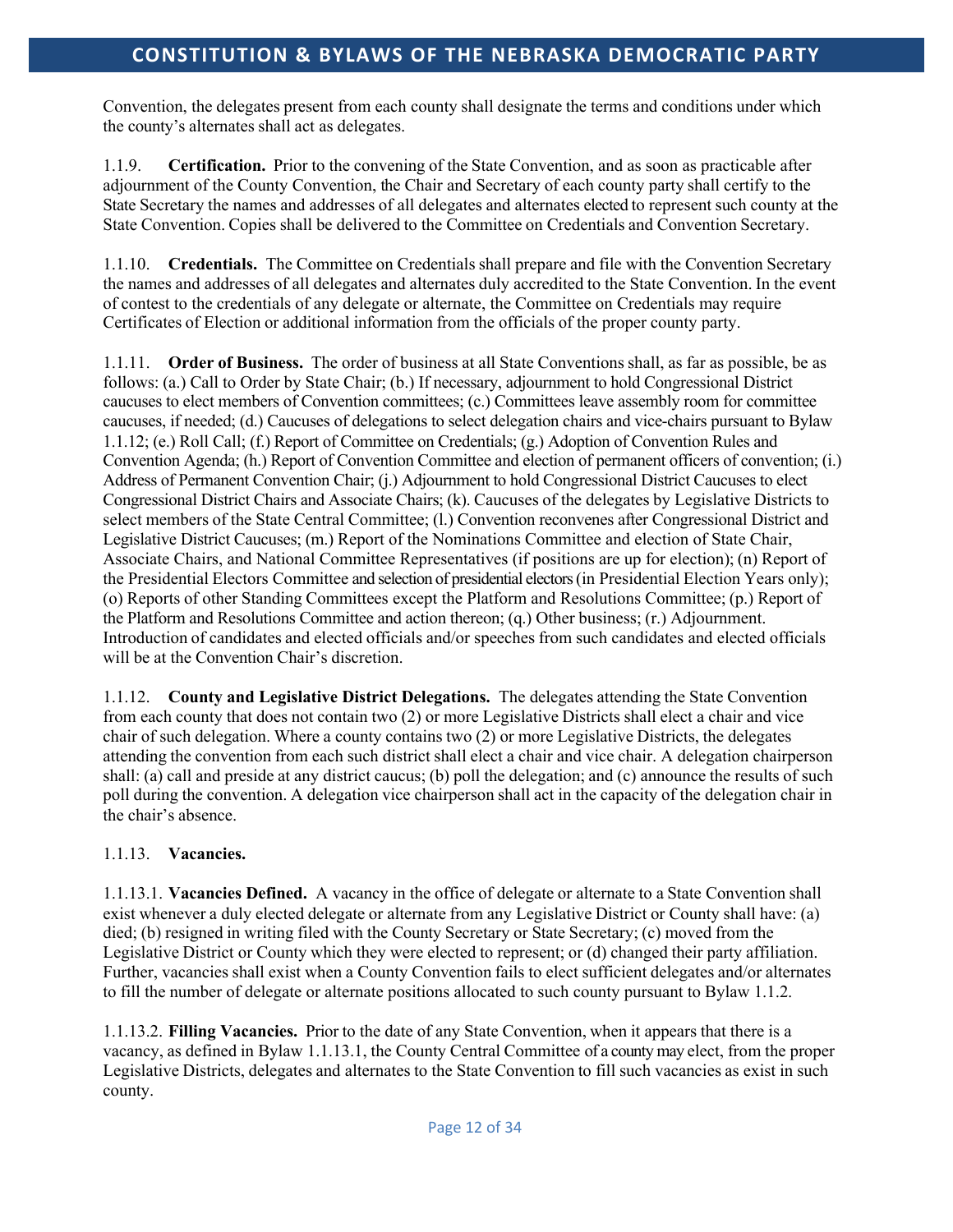1.1.13.3. **Certification of Vacancies.** Prior to the convening of any State Convention, the Chair and Secretary of each county party shall certify to the State Secretary the names of all delegates and alternates who have been elected to fill vacancies in the manner provided for in Bylaw 1.1.13.2 and shall state in such certification the cause for each such vacancy.

## 1.2. **Quorums, Majorities, Percentages**

1.2.1. **Quorum.** A majority of the total number of delegates elected by the County Conventions to serve as delegates to the State Convention or of a Congressional District Caucus at the State Convention shall constitute a quorum.

1.2.1.1. **Business When Quorum Present.** When a quorum is once established, a State Convention may thereafter transact any business which may properly come before it.

1.2.1.2. **Business in Absence of Quorum.** In the event that no quorum is present when a State Convention is called to order, such convention may proceed to elect permanent officers and to hear addresses, and in the event no quorum is then present may adjourn to a fixed time and place, which shall be no later than ten (10) days from the date such adjournment is taken, and no other business shall be conducted by such convention in absence of quorum.

#### 1.2.1.3. **Ascertainment of Quorum:**

**By Chair**. The Chair of any State Convention or Congressional District Caucus at State Convention may ascertain by their view whether or not a quorum is present.

**By Roll Call.** If the point of order is raised that no quorum is present, the ascertainment of a quorum shall be determined by roll call, but those who are outside of the convention hall may be counted in determining whether or not a quorum is present, and the Chair shall have the authority to appoint Sergeants-at-Armsto gather such persons into the convention hall before the count is completed**.**

1.2.1.4. **Procedure in Event of Withdrawal of Members from Convention Hall After Quorum Established.** In the event that any delegates who were present in a State Convention at the time the Chair declared a quorum to be present shall absent themselves from the convention hall for any reason whatsoever, such convention shall proceed to transact its business the same as though a quorum were present at all times and Bylaws 1.2.2 and 1.2.3 shall govern determination of any action taken by the delegates.

1.2.2. **What Constitutes a Majority.** A Majority is one (1) more than half; if half is a fraction, then the next whole number constitutes one (1) more than half. A majority of all votes cast on any motion shall be sufficient to pass such a motion unless otherwise required.

1.2.3. **Determination of Percentages.** When a certain percentage of votes cast are required by a convention to determine any question, such percentage shall be computed on the basis of all of the votes cast upon the question under consideration.

## 1.3. **Committees**

1.3.1. **Standing Committees.** The standing committees for State Convention shall be as follows: (a) Committee on Credentials; (b) Committee to Recommend Nominations of Presidential and Vice Presidential Electors (only during presidential election years).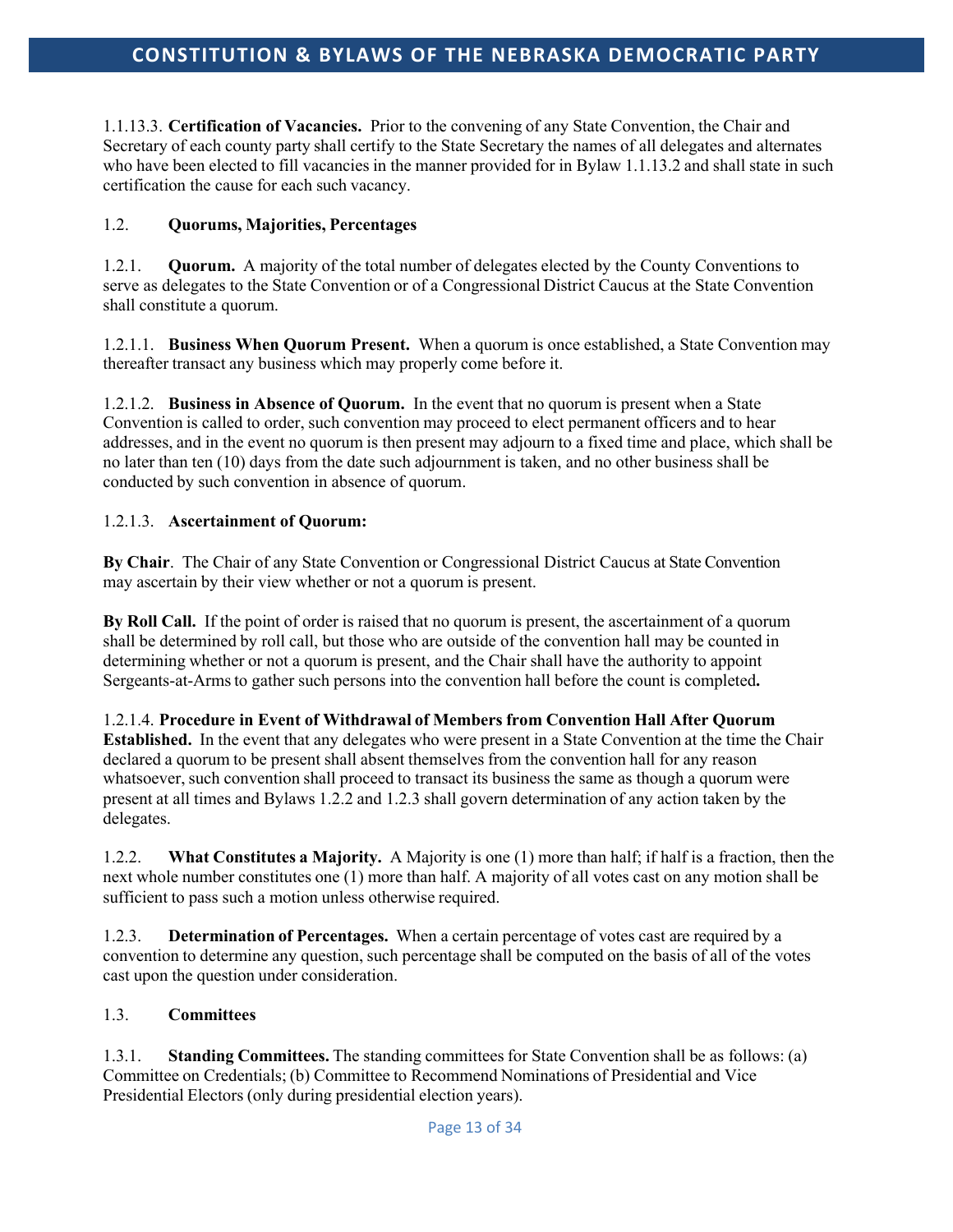1.3.2. **Selection of Convention Committees.** Prior to the convening of each State Convention, the Chair of each convention standing committee shall be selected by the State Executive Committee with the approval of the State Central Committee. At a time and place designated by the State Chair during a State Central Committee meeting scheduled at least sixty (60) days prior to the Convention, the members of the State Central Committee shall hold caucuses by Congressional District to elect temporary members of the convention standing committees. In each such Congressional District Caucus, the members of the State Central Committee shall elect two (2) members to serve on the Committee on Credentials, and two (2) members to serve on the Committee to Recommend Nominations for Presidential and Vice Presidential Electors. The District Chair and Vice Chair of each Congressional District caucus shall promptly certify to the State Secretary the temporary members elected to serve on the convention standing committees. In order to serve as a permanent member of a Convention Committee, a temporary member must attend the Convention as a delegate or alternate. Any temporary member not elected as a delegate or alternate to State Convention shall be replaced by their Congressional District Caucus at Convention.

1.3.3. **Duties.** The duties of the standing committees of the State Convention shall be as follows:

1.3.3.1. **Credentials.** The Committee on Credentials shall pass upon the qualifications of the delegates and alternates elected to attend the State Convention, rule upon any contest to the credentials of any delegate or alternate, and certify to the Convention Secretary the duly qualified delegates and alternates.

1.3.3.2. **Elector Nominations.** The Committee to Recommend Nominations for Presidential and Vice Presidential Electors (only during presidential election years) shall nominate to the State Convention the number of presidential electors to which the State of Nebraska shall be entitled at the following Presidential election. For Congressional District electors the Committee shall accept the selection of each Congressional District Caucus. For at-large electors, the Committee shall give preference to the recommendations of each Congressional District Caucus. Nominations may be made from the floor of the Convention by any duly accredited delegate.

1.3.3.3. **Minority Reports.** The report of the minority of the members of any Convention Committee or Standing Committee shall be considered by the State Convention if signed by onethird of the members of such committee and offered as a substitute for the majority report.

## 1.4. **Rules of Order**

1.4.1. **Motion to Adjourn.** A motion to adjourn or a motion to adjourn to meet at a designated time may be made at any time recognition is secured for that purpose, but is not in order during a roll call. A simple motion to adjourn is not debatable and may not be laid on the table, but a motion to adjourn at a certain time is debatable and subject to amendment. A motion to adjourn to a day certain to meet at another place is in order and may be decided by a majority vote.

1.4.2. **Amendments.** Amendments to any motion may be made orally, but before consideration thereof must be submitted in writing and must be germane to the propositions to which offered. Majority and minority reports from committees are subject to amendment from the floor.

1.4.3. **Roll Call.** The roll call shall be called by Counties, and Districts within Counties, and the Chair of the County or District delegation shall take the poll and announce the vote.

## 1.4.4. **Challenges**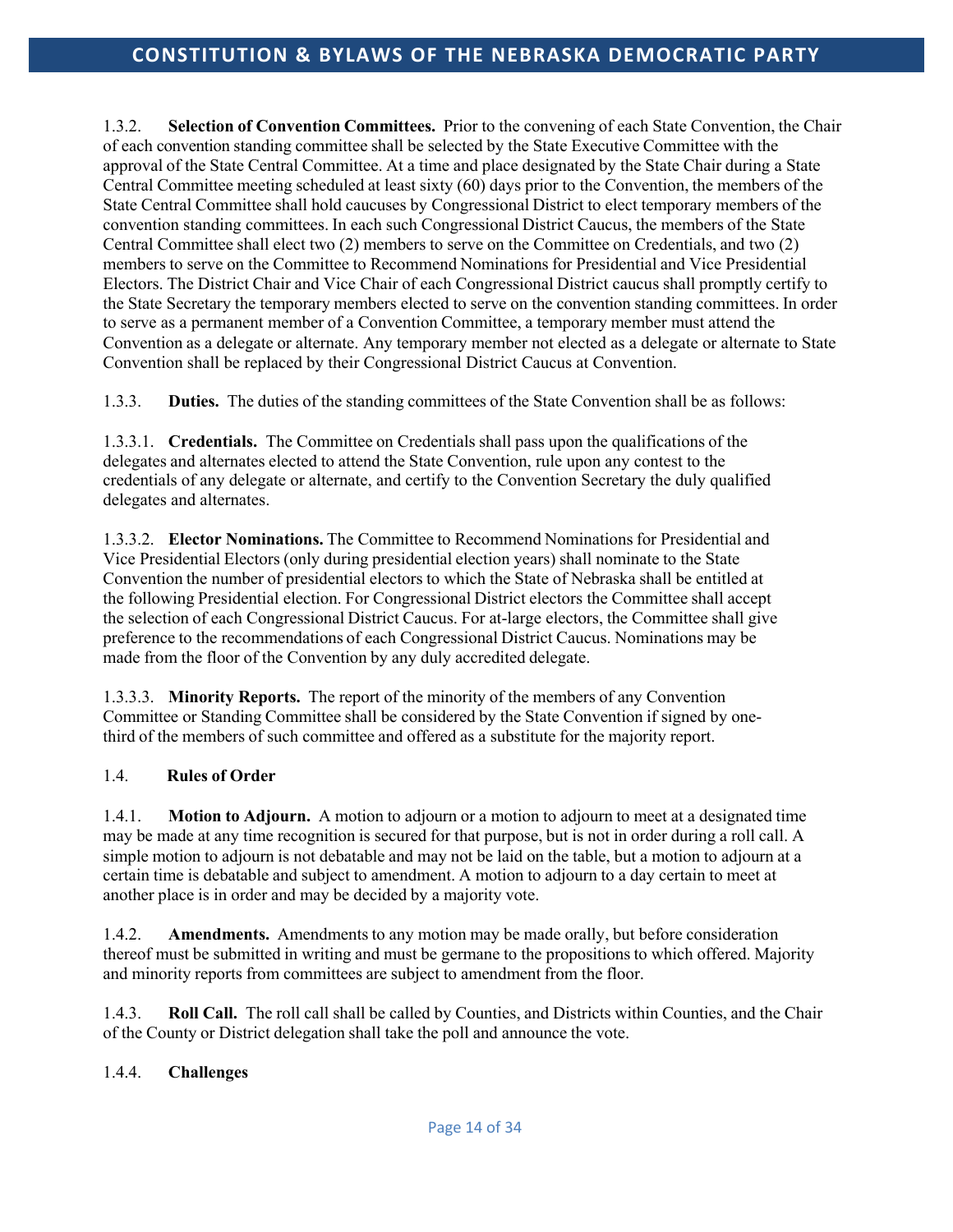1.4.4.1. **From Within Delegation.** On roll call by Counties and Districts within Counties, a delegation shall be polled on challenge by any member of the delegation. Demand for poll of delegation or challenge of accuracy of count must be made when vote is reported and comes too late after the next County, or District within a County, is called. Such demand may not be made by anyone not a member of the delegation and no delegate may request a poll of any other delegation than their own. The only method by which a poll of a delegation may be had is by challenging the accuracy of the count or report, but such challenge is in order on any vote regardless of the character. The poll of a delegation must include the entire delegation. A demand for a poll of a delegation may be withdrawn any time before the poll starts. The Chair of the Convention may defer a poll until the conclusion of a roll call. When a delegation is polled, the delegates in responding to their names are restricted to the bare announcement of their vote and explanations or comments of any character are out of order.

1.4.4.2. **From Floor.** Upon demand from the floor by any delegate, the Chair of the Convention shall call a roll of a delegation to determine the number of eligible delegates thereof present.

1.4.5. **Committee Reports.** When Committees are recognized to report, the Chair of the Committee or their designee may read the report themselves or have it read by the Convention Chair or Convention Secretary. At the conclusion of the reading of the report, the Chair has fifteen (15) minutes in which they may speak to the report or yield time to others to speak. When committee reports are submitted, the question of agreeing to the report is considered as pending. Minority reports from committees must be presented and read immediately following majority reports, and both are then open to debate and amendment, unless the previous question is ordered. When more than one minority report is submitted, all are presented before consideration on the majority report begins, and are taken up in the order presented. The question comes first on minority reports and then on majority report or minority report as amended.

1.4.6. **Debate.** Priority in recognition for debate is within the discretion of the Chair, but members of the reporting committee take precedence over others desiring to be heard on a pending committee report. A delegate desiring to interrupt a speaker for a point of inquiry or a point of order shall address the Chair. The Chair of a committee making the report may have fifteen (15) minutes to speak. All other debate shall be limited to five (5) minutes to each speaker. No delegate shall speak twice to the same question unless permission is granted by general consent, and then only if all others who wish to speak have been heard.

1.4.7. **Decorum.** Delegates and guests are expected to be seated and to refrain from loud conversation during session of the Convention. Aisles and platforms must be kept clear.

1.4.8. **Delegates.** A delegate announcing that they will not abide by the decision of the Convention is not entitled to participate in its deliberations. Delegates failing to observe Rules of the Convention are subject to expulsion by two- thirds (2/3) vote.

1.4.9. **Division.** Any delegate may move for a division of the question, and a separate vote on substantive propositions contained in a committee report or any other pending question, and such motion is in order even after the previous question is demanded. A motion to divide the question may ask for a separate vote on any or all substantive propositions contained in the report or question.

1.4.10. **Motions.** Delegates must secure recognition from the Chair in order to offer a motion, and the Chair may inquire for what purpose the delegate rises, and after hearing the motion, may rule such motion out of order. Once a delegate has spoken in debate on a question, a motion to call the previous question from the same delegate shall be out of order on the same speaking turn. After an order of business is adopted, no motions are admissible unless in order under the pending item of business or at that particular state of the proceedings.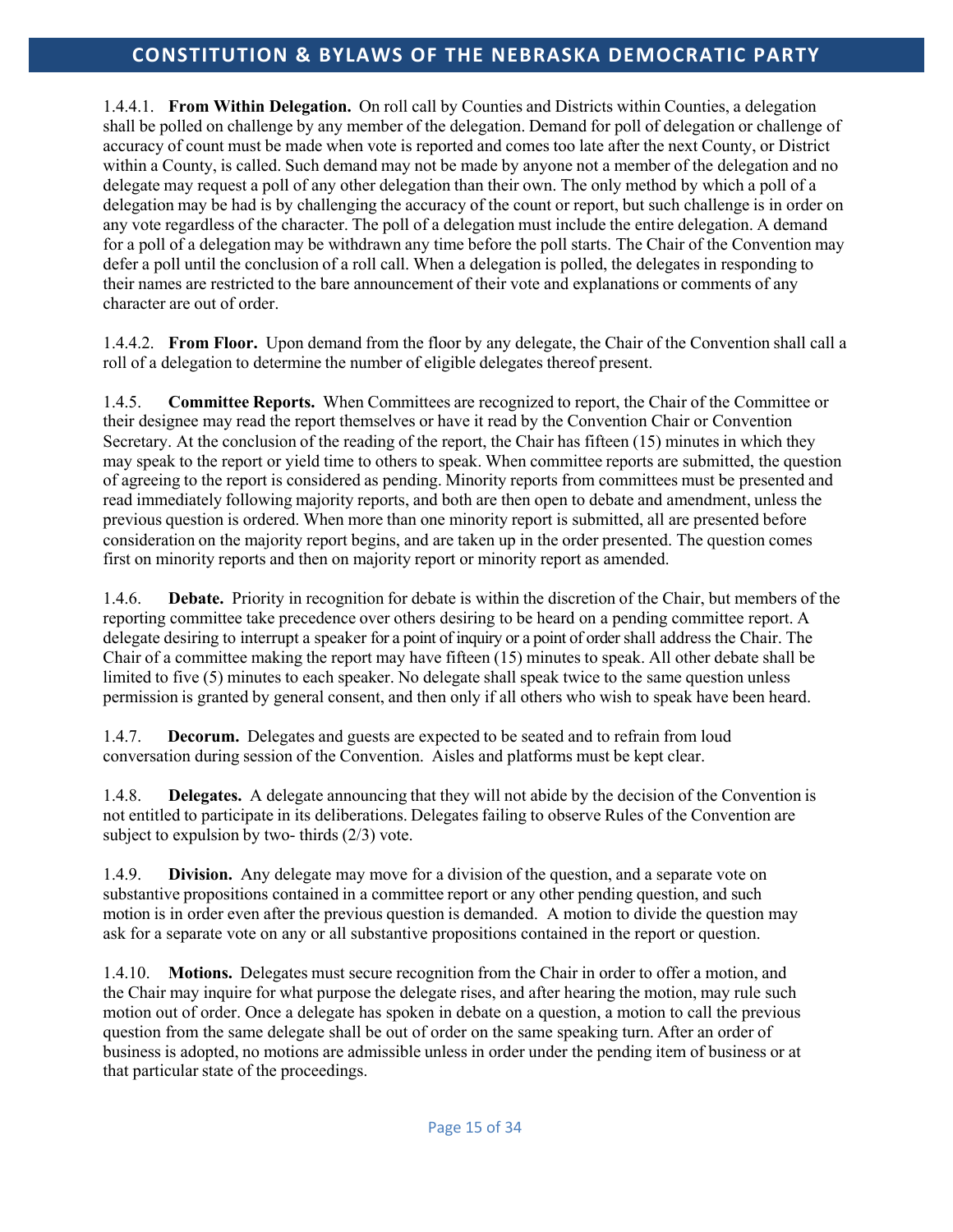1.4.11. **Points of Order.** A point of order is used to bring attention to a breach of the rules. Points of order must be made at the time of the breach unless the breach has continuing force and effect. In cases where a breach has continuing force and effect, a point of order may be raised at any time the breach is still in effect. Debate on a question of order is within the discretion of the Chair.

1.4.12. **Previous Question.** A motion for the previous question ceases debate on a question. The motion requires a second, is not debatable, and cannot be amended. Calling the question requires a two-thirds (2/3) majority to pass, and if passed the effect is to end debate and move to a vote on the question being considered. When a delegate moves the previous question, such motion is then considered to be the pending question, and the motion which was pending when the previous question was moved is considered to be the previous question.

1.4.13. **Recess.** A motion to recess is always in order, and not debatable.

1.4.14. **Reconsideration.** When a motion is decided, any member of the majority may move reconsideration of the motion at the same session of the convention.

1.4.15. **Suspension of Rules.** A motion to suspend the Rules does not pertain to the Rules in this Bylaw, but to any procedural rules adopted by the Convention or rules specified in the Parliamentary Authority, and such rules may only be suspended for a specific and limited purpose. A motion to suspend the rules may not be amended or reconsidered. Rules contained in these Bylaws may not be suspended unless specifically provided in the Bylaws.

1.4.16. **Table.** A motion to lay on the table is used to delay consideration of a question, is not debatable, and may not be amended. A motion to remove a question from the table must be made to continue consideration of the question.

1.4.17. **Unanimous Consent.** Any authorized action may be taken and any proceeding had by unanimous consent regardless of the Rules or pending order of business.

1.4.18. **Who is Entitled to Speak.** No person who is not a delegate or an alternate who is taking the place of a delegate, shall be permitted to address the convention unless such person has been previously requested to do so by the State Central Committee or by a three-fourths (3/4) vote of the Convention. Unless otherwise fixed by the Convention body, all such speeches shall be limited to three (3) minutes.

1.4.19. **Definitions.** The terms "notification", "provided in writing", and "written" when occurring throughout the Constitution and/or Bylaws shall include digital and electronic means as well as paperbased means of communication, as long as it is transmitted to the recipient and not merely posted on a website or bulletin board.

1.4.20. **Parliamentary Authority.** All procedural matters not directly governed by the NDP Constitution or Bylaws shall be governed by the latest edition of *Robert's Rules of Order*, as most recently revised.

## 1.5. **Voting**.

1.5.1. **Qualificationsto Vote.** No person shall be permitted to vote in any State Convention unless they have been duly elected and certified as a delegate or unless they have been duly elected and certified as an alternate and are acting in the absence of an elected delegate.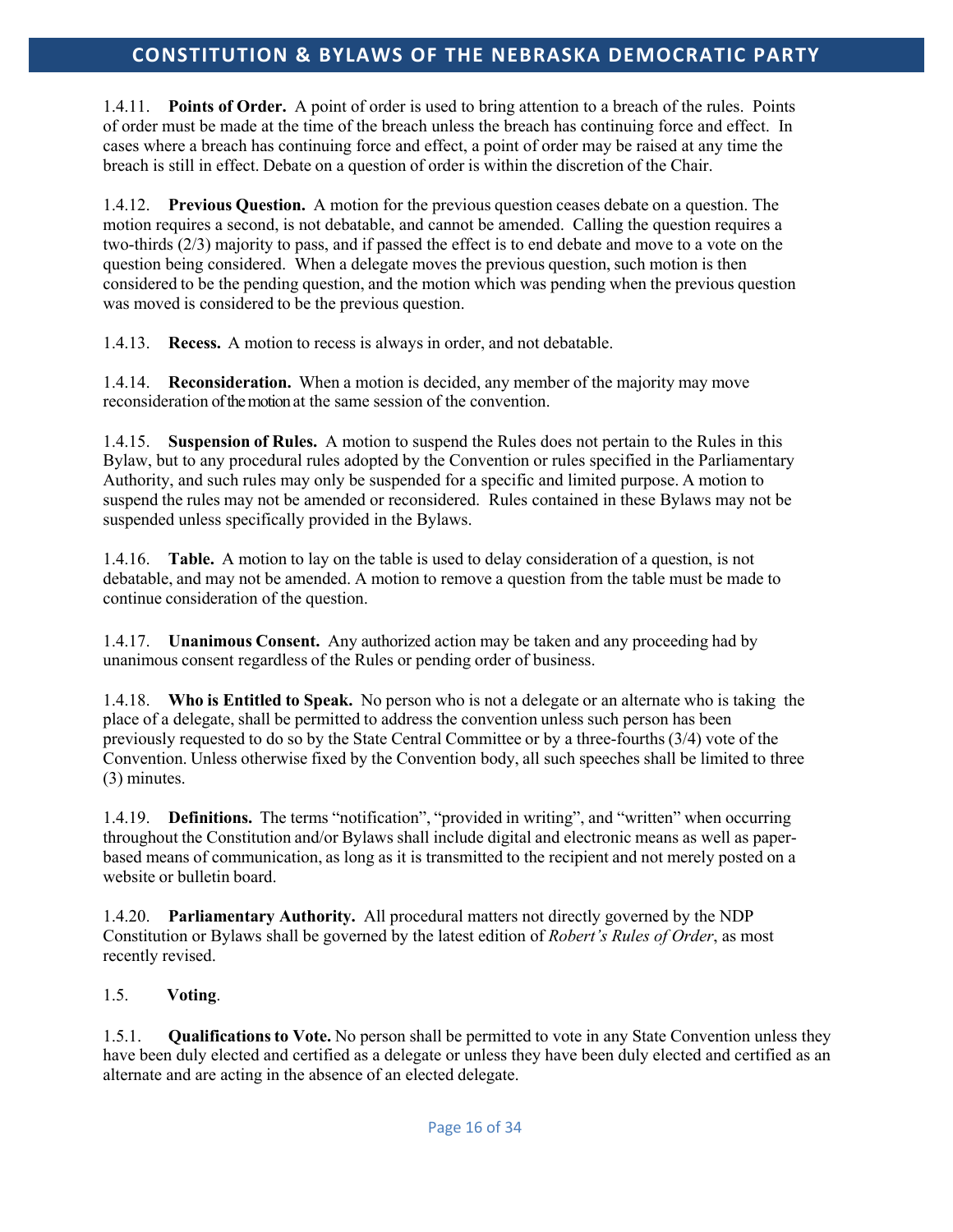1.5.2. **Each Delegate One Vote.** All delegates who are found to be duly qualified shall be entitled to one vote on any question coming before the State Convention.

1.5.3. **Proxy or Unit Rule.** No delegate or alternate shall be permitted to vote by proxy and no delegations shall apply to the Unit Rule.

## 1.5.4. **Method of Voting.**

1.5.4.1. **Roll Call: Announced by Delegation Chair.** On roll call of the Counties and Legislative Districts within Counties, the vote of the County or Legislative District shall be announced by the Chair of the County or Legislative District delegation, or in their absence, by the Vice Chair. Delegations not prepared to announce their vote may be passed and called at the end of roll call.

1.5.4.2. **Place of Casting Vote.** In order to vote, a delegate must sit with their delegation and may not vote from another part of the convention hall and may not deputize another to cast their vote for them.

1.5.4.3. **Change of Vote or Abstention.** A delegate may decline to vote or may change their vote at any time prior to the announcement of the final result. A delegate proposing to change their vote must rise in their place and personally request the change.

1.5.4.4. **Demand for Roll Call.** A roll call vote must be ordered on demand of one-fourth (1/4) of the delegates present.

## **2. CONGRESSIONAL DISTRICT CAUCUS**

## 2.1. **At State Convention**

2.1.1. **Time and Place.** At each State Convention, the State Convention delegates from each Congressional District shall hold a State Convention Congressional District Caucus.

2.1.2. **Certification of Delegates Entitled to Vote.** Preceding the convening of each State Convention Congressional District Caucus, the Committee on Credentials shall certify to the District Chair the names of all delegates and alternates entitled to representation at such Congressional District Caucus. The list, so certified to the District Chair shall determine the persons entitled to vote on any question which may come before such caucus.

2.1.3. **Credentials How Settled.** Any dispute concerning the credentials of delegates selected to attend any State Convention Congressional District Caucus shall be determined by the Committee on Credentials, whose ruling shall be final so far as the membership to any Congressional District Caucus is concerned.

2.1.4. **Nomination for Presidential Elector.** At each State Convention Congressional District Caucus in the presidential election years, the Caucus shall select one person properly affiliated with the Democratic Party and legally eligible to serve for nomination by the State Convention to represent such district as a Presidential Elector in the Electoral College. The Caucus shall recommend one person properly affiliated with the Democratic Party and legally eligible to serve for nomination by the State Convention to represent the State at-large as a Presidential Elector in the Electoral College. The District Chair shall certify such recommendations to the Chair of the Convention Committee to Recommend Nominations of Presidential and Vice Presidential Electors.

2.1.5. **State Convention Committee Members.** Each State Convention Congressional District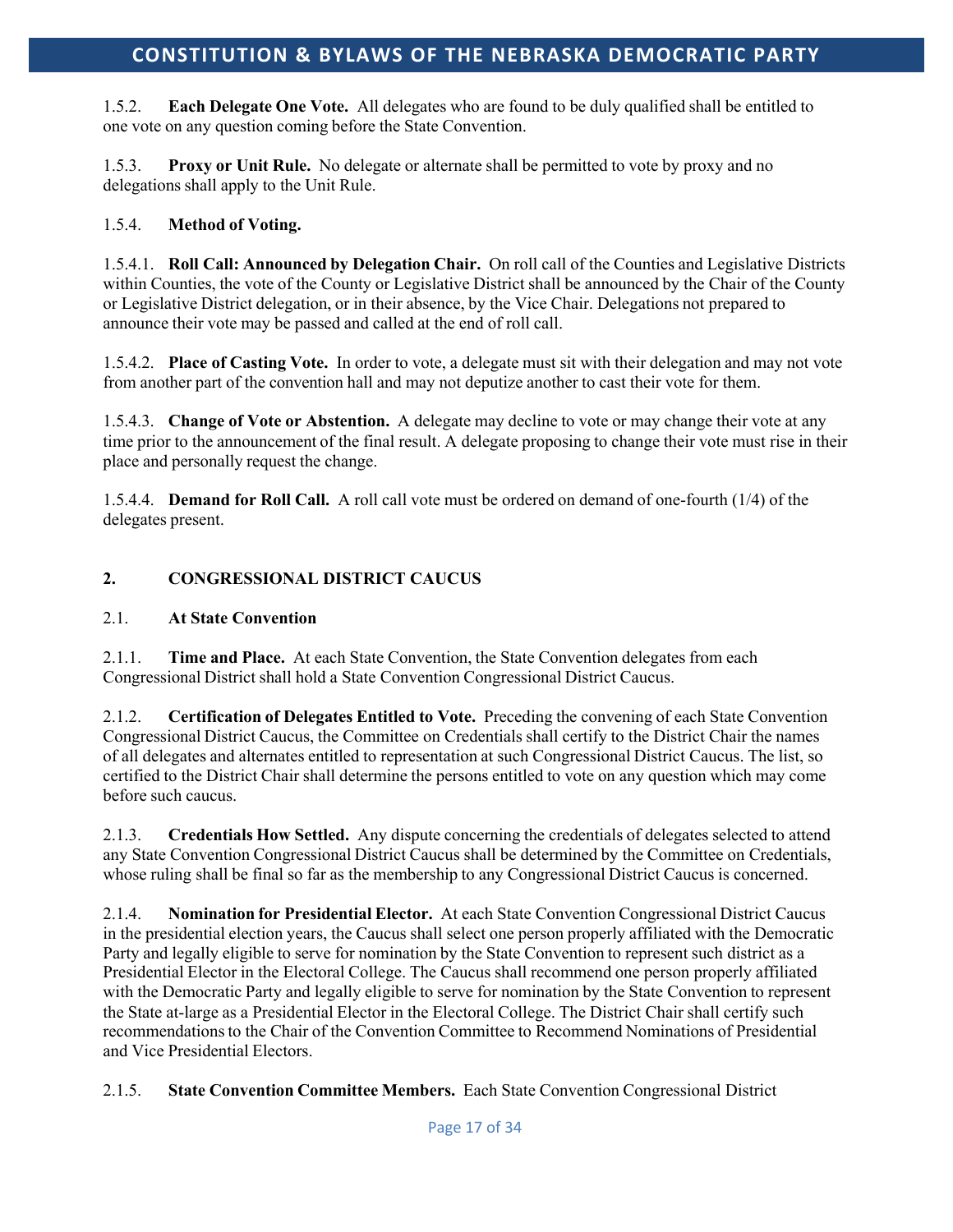Caucus shall fill vacancies for permanent members of the various Convention committees if needed pursuant to Bylaw 1.3.2.

## 2.2. **At State Central Committee**.

2.2.1. **Time and Place**. A Congressional District Caucus shall be held in conjunction with each meeting of the SCC.

2.2.2. **Members Entitled to Vote**. Preceding the convening of a Congressional District Caucus, the Secretary of the SCC may certify to the District Chair the names of all members and alternates of the State Central Committee residing in the district entitled to representation at such Congressional District Caucus. The list so certified to the District Chair shall determine the persons entitled to vote on any question which may come before such caucus.

2.3. **At Other Times**. A Congressional District Caucus may be held at a time and place to be designated by the Congressional District Chair or at least six (6) congressional delegates qualified as defined in these Bylaws.

## 2.4. **Congressional District Caucus Procedures**.

2.4.1. **Voting.** Each Caucus member who is found to be duly qualified to vote at any Congressional District Caucus shall be entitled to one vote on any question coming before such caucus. No Caucus Member shall be permitted to vote by proxy. No delegation shall apply the Unit Rule.

2.4.2. **Resolutions.** If a Congressional District Caucus wishes to adopt resolutions for presentation to the State Central Committee or the State Convention, it may do so.

2.4.3. **Quorum.** A quorum shall consist of 25 percent of the membership.

2.4.4. **State Rules of Order Govern.** In the absence of any Rule governing a situation in a Congressional District Caucus, the Rules of Order then in force as set out in Bylaw Section 1.4 or Bylaw Section 8, as applicable, shall govern the procedure of any Congressional District Caucus.

## **3. COUNTY ORGANIZATION**

3.1. **County Convention.** Each county shall conduct a County Convention in the manner prescribed by law and Article IV, Section 6 of the NDP Constitution, complying with any rules or procedures adopted by the State Central Committee as provided in Bylaw 5.1.2.7.

3.2. **Election of County Officers.** Each County Convention shall elect a County Chair, County Vice Chair, County Secretary, and County Treasurer, and may elect any other officers provided for under the county party constitution or bylaws or as deemed necessary by the County Executive Committee.

3.3. **County Executive Committee.** The County Executive Committee shall be composed of the elected officers of the county party and any other voting or non-voting members provided for under the county party constitution or bylaws. Meetings of the County Executive Committee may be called by the County Chair or by a majority of the County Executive Committee at such time and place as may be designated in the call. The County Chair shall preside over all County Executive Committee meetings, with the County Vice Chair presiding in the absence of the County Chair. In the event of a vacancy in the offices of both County Chair and County Vice Chair, a County Executive Committee meeting may be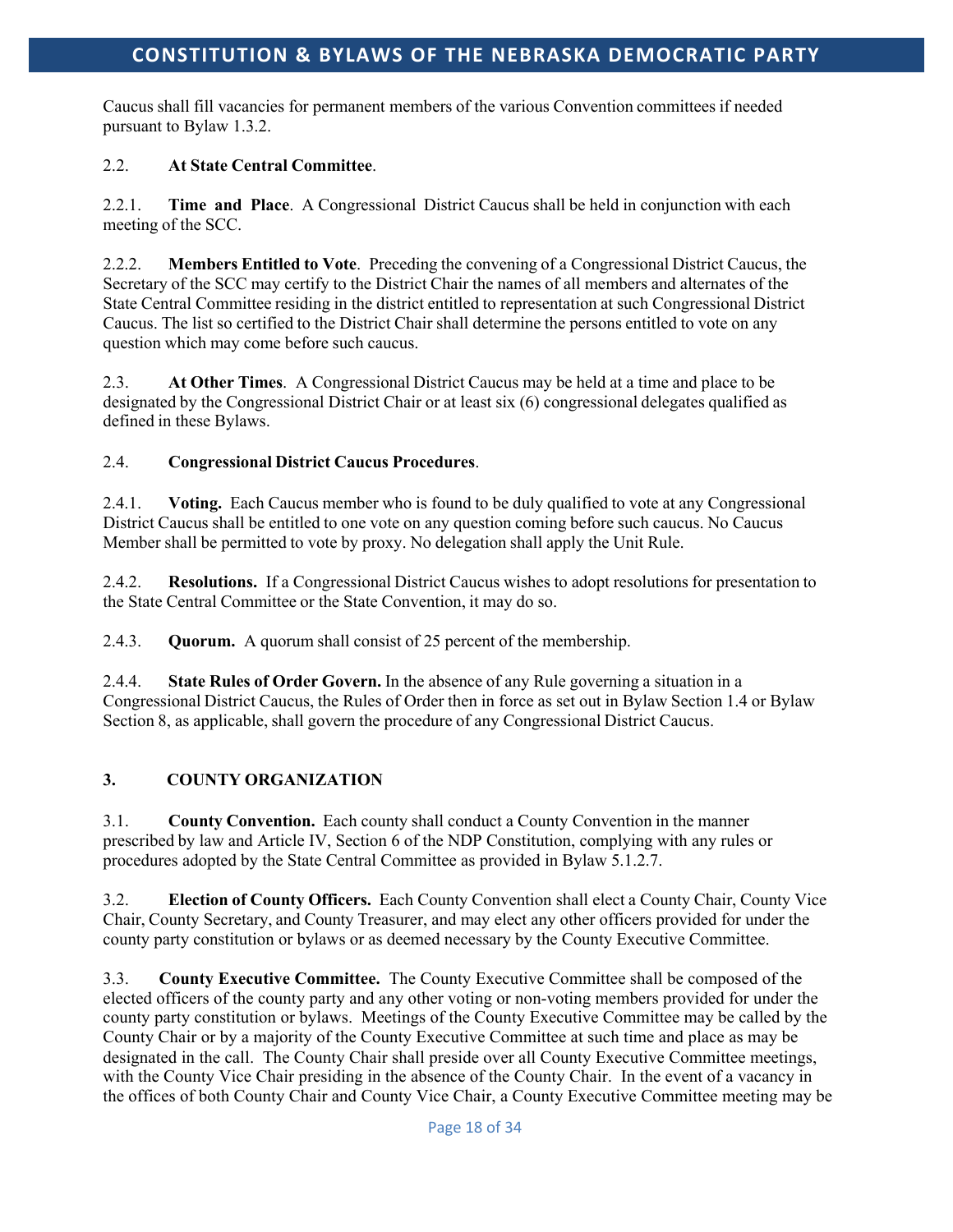called by the State Chair for the purpose of electing a new County Chair.

3.4. **County Central Committee.** A county party may establish, through the county party constitution or bylaws or by a two-thirds (2/3rds) vote of the County Executive Committee, a County Central Committee to serve as the policy-making body of the county party. Meetings of the County Central Committee may be called by the County Chair or by a majority of the County Executive Committee or as provided in the county party constitution or bylaws, at such time and place as may be designated in the call. The County Chair shall preside over all County Central Committee meetings, with the County Vice Chair presiding in the absence of the County Chair. In the event of a vacancy in the offices of both County Chair and County Vice Chair, a County Central Committee meeting may be called by the State Chair for the purpose of electing a new County Chair.

3.5. **County Executive Committee Acting as County Central Committee.** For purposes of the NDP Constitution and Bylaws, if there is no County Central Committee in a county, the County Executive Committee shall act as the County Central Committee.

3.6. **County Officer Vacancies**. If a county party officer is removed from office, relocates their residence from the county, dies, resigns, or changes party affiliation, a vacancy shall exist. Except as provided in this section for County Chair vacancies, vacancies in county party offices shall be filled through election by the County Central Committee or according to the county party constitution or bylaws.

In the event of the removal of a County Chair by the State Central Committee, the county party shall select a new County Chair within thirty (30) days and immediately notify the State Chair of its selection. In the event of any such vacancy in the office of County Chair continuing for a period of more than thirty (30) days, the State Chair shall have the authority to appoint an acting County Chair who shall hold office until the holding of the next County Convention.

3.7. **Gender Representation.** The County Chair and County Vice Chair must be of different gender identities.

3.8. **County Party Governance**. County parties are authorized to adopt a constitution and/or bylaws, provided such governing documents are consistent with the NDP Constitution and Bylaws. Upon adoption or amendment of a constitution and/or bylaws, the county party shall provide such documents to the NDP Rules Committee for review. Lacking any formal constitution and/or bylaws of their own, county parties shall be governed by the applicable provisions of the NDP Constitution and Bylaws.

3.9. **Federal Campaign Committees.** No county party may establish or operate a separate federal campaign committee except as provided in this section. A county party may establish or operate a federal campaign committee in coordination with the NDP if such county party has demonstrated the ability to comply with any and all recordkeeping and reporting requirements and regulations of the Federal Election Commission. Subject to a joint Memorandum of Understanding with the state party that lists items such as the compliance process the county party will utilize and the joint fundraising limits/donor process with the state party, then the county party may begin the paperwork to process with the Federal Election Commission to establish or operate a federal campaign committee. No county party shall serve as the entity sponsoring a statewide or federal coordinated campaign.

## **4. DEMOCRATIC NATIONAL COMMITTEE**

4.1. **Election of National Committeepersons.** During presidential election years, convention delegates shall elect two (2) members of the Democratic National Committee from Nebraska, the National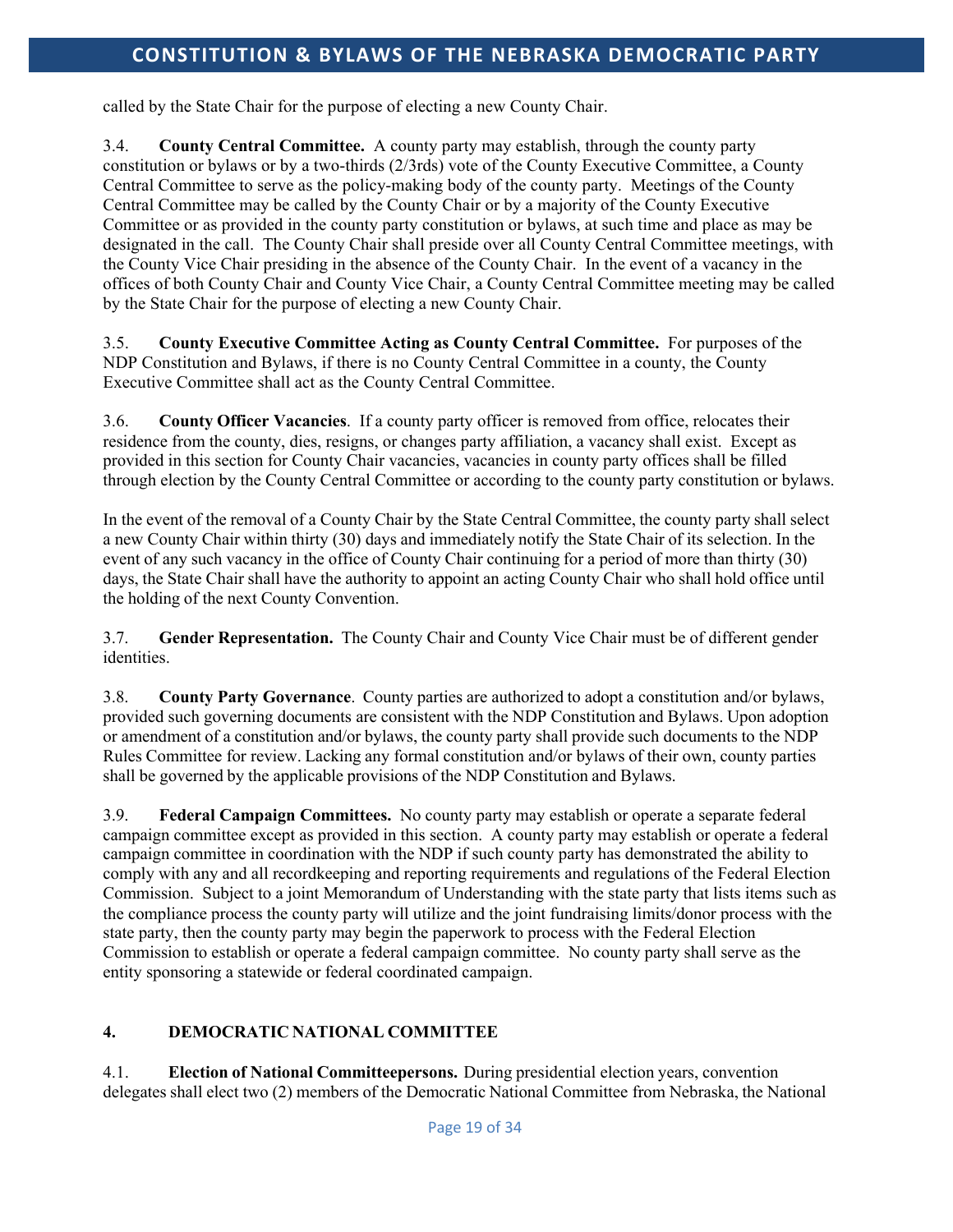Committeepersons of different gender identities, who shall serve for a term of four (4) years each and until their successors are elected and qualified. Such four-year term shall begin after the Democratic National Convention.

4.2. **State Chair and Vice Chair.** In accordance with the Bylaws of the Democratic National Committee, the Chair and Vice Chair of the Nebraska Democratic Party shall serve as members of the Democratic National Committee for terms concurrent with their terms as State Party officers.

4.3. **Other Elected or Appointed Members.** Additional elected members of the Democratic National committee are allocated on the basis of population and the Democratic vote for President as stipulated in the Charter and Bylaws of the Democratic Party of the United States. Should an additional member be allocated to Nebraska, the Vice Chair of County Parties would fill that position. The Democratic National Committee has authority, as proscribed in its Charter and Bylaws, to appoint additional members to that body. Such appointed members serve terms as stipulated by the DNC when appointed, but not longer than beyond the day the next National Convention adjourns.

4.4. **Vacancies.** Any vacancy in such membership of the Democratic National Committee from Nebraska shall be filled for the unexpired term at the next scheduled State Central Committee meeting no sooner than 30 days after the vacancy occurs or at the State Convention, whichever comes first.

4.5. **Certification of Elections.** Following any election of such National Committeepersonsfrom Nebraska, or State Chair and Vice Chair, the Chair and Secretary of the Democratic State Central Committee shall forthwith certify the election of such person or persons to the Secretary of the Democratic National Committee.

## **5. STATE CENTRAL COMMITTEE**

## 5.1. **Duties and Powers**

5.1.1. **General Powers.** The State Central Committee shall be the permanent agency authorized to act on behalf of the State Nebraska Democratic Party during the intervals between the State Convention. It is a creature of the State Convention and therefore subject to its authority as may be granted to it by the State Convention. Further, it shall also have power and authority to do all things reasonably necessary to promote the success of the Democratic Party in National, State and Local tickets at any general election, and to perform any functions imposed upon it by law or any State Party Convention.

5.1.2. **Specific Powers.** In addition to the general powers listed above, the State Central Committee shall have the following duties and powers:

5.1.2.1. Raise funds and supervise expenditures of such funds and any funds received from the National Committee for use within the State for the financing of the State Convention, campaign expenses and maintenance of the State Party Office;

5.1.2.2. Maintain a State Office at a location to be determined by the State Central Committee and determine policies, procedures, and legal arrangements for its statewide operation and personnel;

5.1.2.3. Provide appropriate assistance in statewide general election campaigns;

5.1.2.4. Fill vacancies for State or National Office on the Democratic State Ticket occurring by reason of change of party affiliation, death, declination or resignation of any nominee of the Democratic Party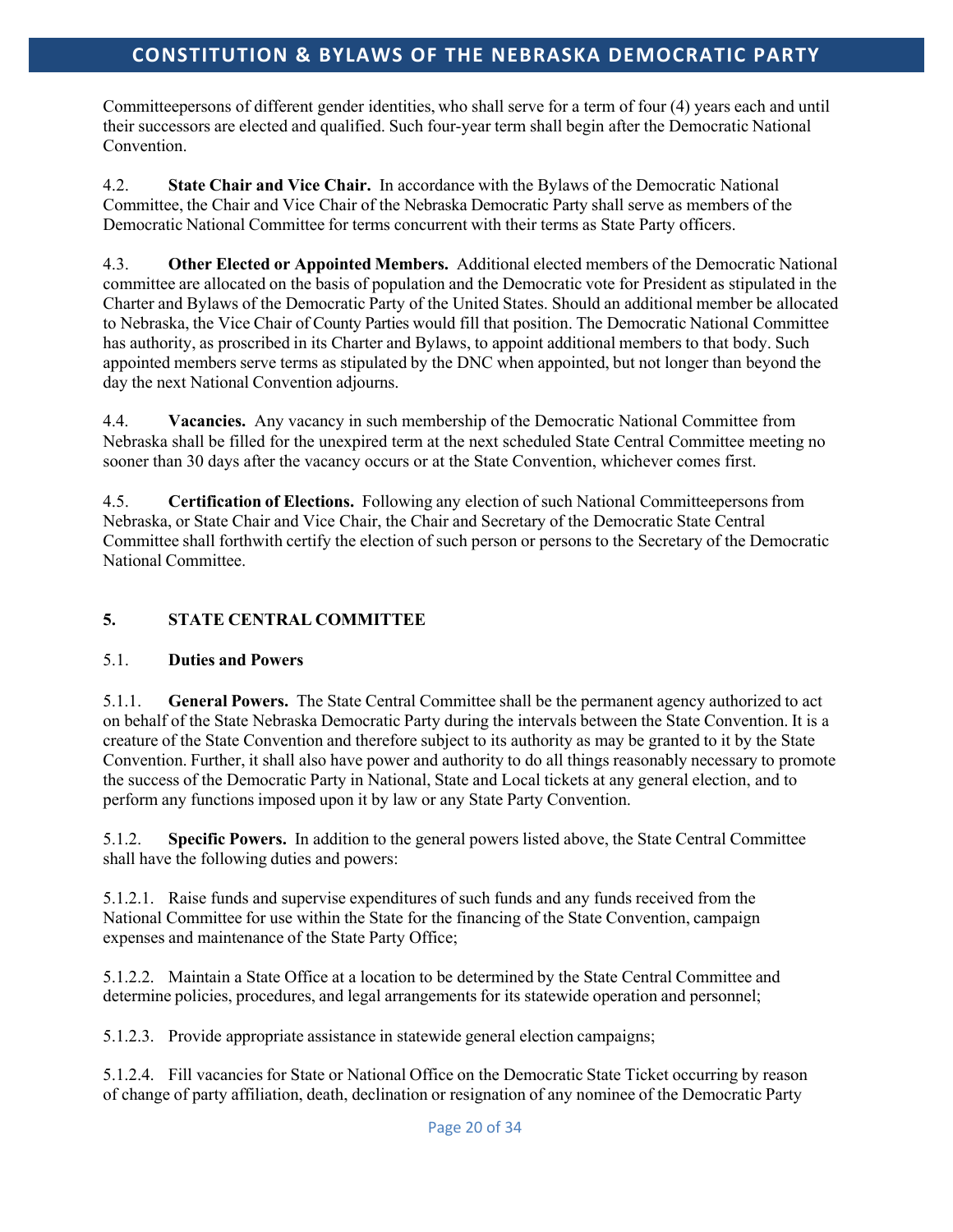within the State;

5.1.2.5. Provide press and radio service, Speaker's bureaus, and organization supervision by supplying literature, speakers and Democratic Party representatives;

5.1.2.6. Be a liaison with Democratic campaigns and coordinate all campaign-related work throughout the State;

5.1.2.7. Establish a timeframe for county parties to hold County Conventions and establish rules and procedures for county conventions as necessary to meet the requirements of state law or the Democratic National Committee, assist in making arrangements for State Conventions, and ensure that all registered Democrats have an opportunity to participate in their County Convention.

5.1.2.8. Make provisions for State Conventions including the selection of time and place, authorization of call and determination, within the terms of applicable statutes, of the representatives of such State Conventions;

5.1.2.9. Make physical arrangements for State Conventions, including hotel reservations, seating for delegates and visitors, granting concessions, adjustment of auditorium to requirements, installation of telephone, public relations and press facilities;

5.1.2.10. Prepare a temporary roll of delegates to State Conventions accepted as prima facie correct pending the reports of the Committee on Credentials;

5.1.2.11. Call and convene a special State Convention composed of delegates duly accredited to the last State Convention for the purpose of transacting any special business; provided at least ten (10) days' notice shall be given by mail to each delegate of the time, place, and purpose of such special State Convention; (The business to be transacted at such State Convention shall be governed by these Bylaws insofar as the same are applicable.)

5.1.2.12. Nominate for election by the Democratic National Committee a proper person to fill any vacancy in the National representation of the Democratic National Committee;

5.1.2.13. Remove by two-thirds (2/3) vote of those attending for good cause, and after two (2) weeks' notice and hearing, any duly elected or appointed party official, including any officer of the NDP, Congressional District Organization, County Party, Affiliated Caucus Organization, or Affiliated Policy Council, Central Committee Member, standing or ad-hoc Committee Member, at any level of the Nebraska Democratic Party who has failed to attend the duties of their office, who publicly opposes the election of a Party nominee for local, state or national office, who has violated any Code of Conduct adopted by the State Central Committee, who is abusive of their authority, or who engages in other misconduct that calls into question their fitness for office. Publicly opposing a candidate from whom State Party resources have been withheld under Bylaw 7.3 shall not constitute grounds for removal;

5.1.2.14. Cause to be printed or made electronically available, sufficient copies of these Bylaws to distribute one copy to each Delegate and Alternate elected to any Democratic State Convention and to each County Chair, and to supply extra copies thereof to properly interested parties;

5.1.2.15. To create and enforce policy regarding, relating to, or defined in the party platform; provided that any policy created by the State Central Committee that in any way is in conflict or not in accord with the State Party Platform must be presented in writing to the Executive Director or State Party Chair no later than twenty-eight (28) days prior to the next regularly scheduled or special meeting and must be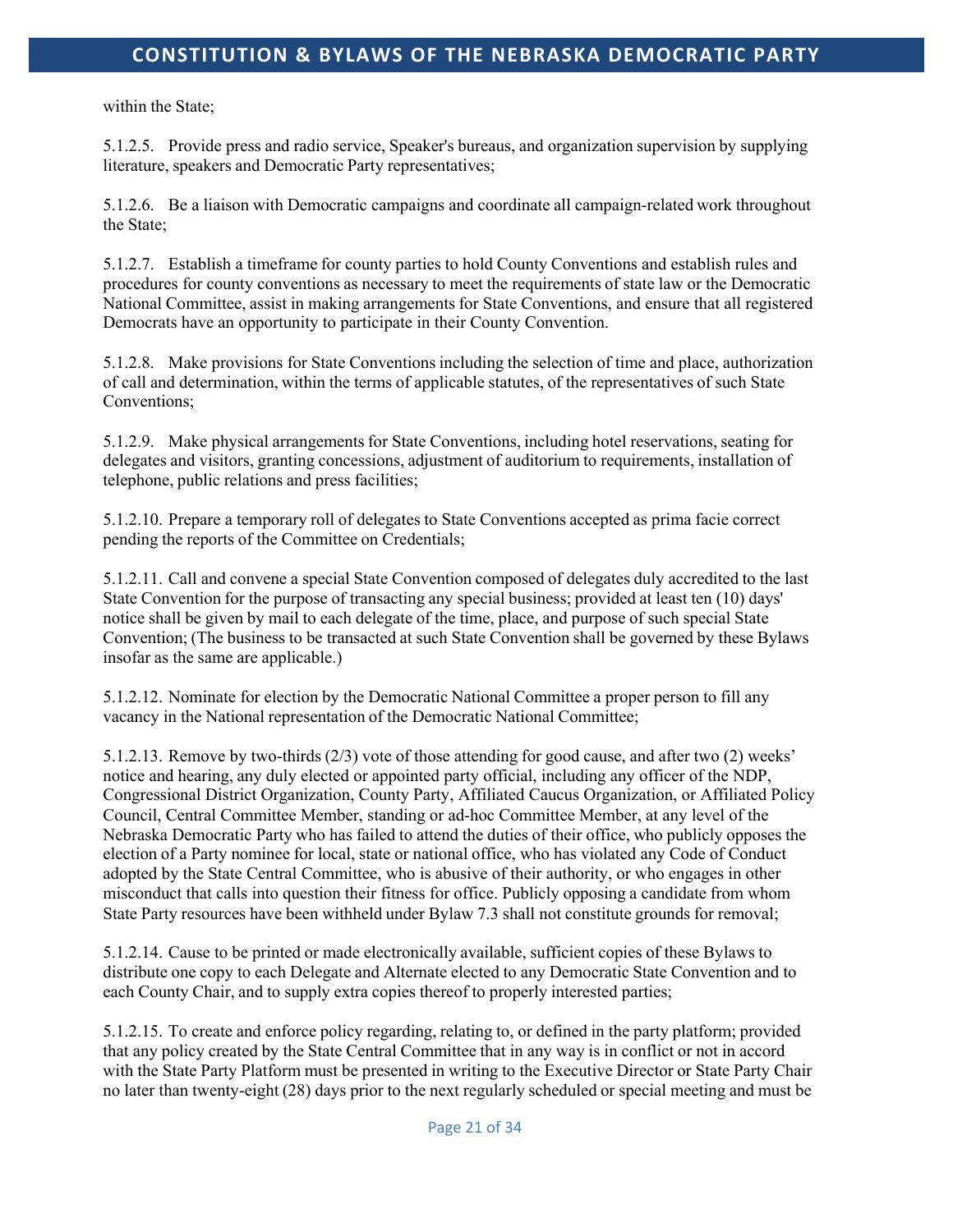mailed or delivered to each Central Committee Member no later than fourteen (14) days prior to the next regularly scheduled or special meeting at which it may be discussed and voted on; and

5.1.2.16. To create and enforce a Code of Conduct applicable to its members, subsidiary organizations, employees, elected officials, and candidates for office; and provide for confidential investigation of allegations of misconduct injurious to the NDP or its members.

## 5.2. **Composition.**

5.2.1. **Voting Members.** The voting member of the State Central Committee shall consist of: all State Executive Committee voting members, two delegates of different gender identities elected by the Legislative District Caucuses at the State Convention, and twenty at-large members appointed by the State Executive Committee with approval by the State Central Committee. Each voting member shall have only one vote at any meeting of the State Central Committee.

5.2.2. **Alternates.** Each Legislative District Caucus shall elect, at the State Convention, two alternate committee members of different gender identities. These Alternates are State Central Committee members who shall only be empowered to vote ("seated") in the absence of an elected State Central Committee delegate from their district. Preference on seating between two present Alternates shall be given to whomever preserves gender balance. If either present Alternate would preserve gender balance, then the Alternate to be seated will be determined by agreement of both Alternates or a coin flip.

5.2.3. **At-Large Members.** The at-large State Central Committee members shall consist of: four tribal members, with one representing each sovereign tribal nation in Nebraska, selected by their tribal councils; five county chairs, representing counties not otherwise represented by the legislative district delegates on the State Central Committee; five Young Democrats (under the age of 36); and six diversity members, representing communities that are underrepresented on the State Central Committee. The atlarge State Central Committee members shall be, collectively, gender balanced as equally as possible (determined by gender self-identification). In the case of a non-binary gender member, they shall not be counted as either gender.

5.2.4. **Replacement.** Delegates and Alternates may be replaced in accordance with the NDP Constitution and Bylaws.

5.2.5. **Qualifications.** Legislative district delegates and alternates shall be registered Democrats and reside in their respective legislative districts.

5.3. **Officers.** Officers of the State Central Committee shall be the State Chair, Vice Chair, and the National Committeepersons. These officers shall be nominated by the Nominating Committee. Nominations may be made from the floor by any duly accredited delegate. A majority of the votes cast on such nominations shall be necessary to elect said officers.

Additional officers of the State Central Committee shall be the Vice Chair of County Parties, Congressional District Chairs and Vice Chairs, the State Treasurer and the State Secretary. The Vice Chair of County Parties shall be elected at a caucus of county chairs held at State Convention each midterm election year. The Congressional District Chairs and Vice Chairs shall be elected in their respective Congressional District Caucuses at each State Convention. The State Treasurer and State Secretary shall be appointed by the State Chair and approved by the State Central Committee.

5.3.1. **Assistant Treasurer.** The State Treasurer may appoint an Assistant Treasurer whose appointment must be approved by the State Chair and the State Executive Committee. The Assistant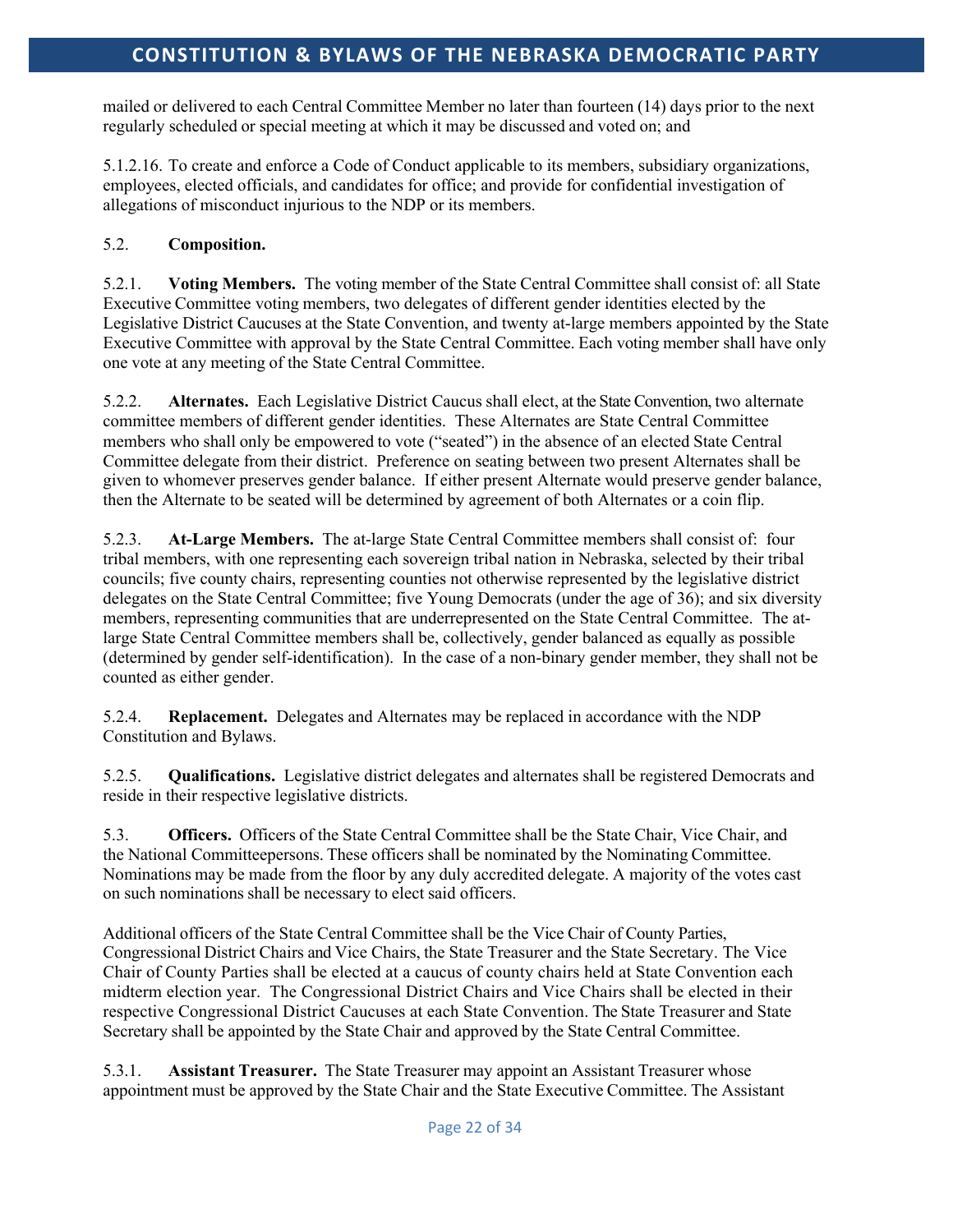Treasurer may be an employee of the Nebraska Democratic Party. The Assistant Treasurer will perform such duties as are assigned by the State Treasurer or these Bylaws.

## 5.4. **Terms.**

5.4.1. **Members.** Members elected to the State Central Committee shall continue in office until their successors are elected at the next succeeding General Election State Convention, except as otherwise provided in Article IV, Section 1(C) of the Constitution, Bylaw 4.1, or Bylaw 5.2.3.. Members appointed by the State Executive Committee shall continue in office until their successors are duly appointed and approved. Members appointed by the State Chair serve at the pleasure of the State Chair. Terms for Affiliated Caucus Organization and Affiliated Policy Council representatives are determined by their respective organization or council. However, any member of the Committee ceasing to meet the qualifications of Article III of the Constitution or who shall cease to be an active member of the State Democratic Party shall cease to be a member of the Committee as of the time when such qualifications are not met*.*

5.4.1.1. **Definition of "Active Member".** An active member of the State Democratic Party shall be an individual who evidences their commitment to the party by regular attendance at committee meetings, service on party committees, service in public office, volunteer work on electoral campaigns of party members, work on voter recruitment and registration, financial contributionsto the state party and party candidates, or commitments of personal time and resources to the state party organization and its activities.

5.4.2. **Officers.** Except as provided in Article IV, Section 1(C) of the Constitution and Bylaw 4.1, officers of the State Central Committee shall continue in office until their respective successors are elected consistent with Article IV and Article V of the Constitution.

## 5.5. **Meetings.**

5.5.1. **Time and Place**. The newly elected State Central Committee shall hold an organizational meeting immediately after the adjournment of the State Convention. The State Chair shall call at least four (4) regular meetings each year scheduled among the Congressional Districts on an equitable basis in addition to the organizational meeting. The State Chair shall fix the time and place of all such meetings with the approval of the State Central Committee.

A special or additional meeting of the State Central Committee may be called by the State Chair or upon petition of fifteen (15) percent of State Central Committee members with at least three (3) members from each Congressional District represented on the petition. Such petition to hold a special or additional meeting shall be delivered to the State Secretary and the State Chair. The State Chair shall fix the time and place of such special meeting within ten (10) days of receipt of the petition, and unless otherwise specified in the petition, the special or additional meeting shall be held no more than thirty (30) days following receipt of the petition.

5.5.2. **Quorum.** Quorum for a State Central Committee meeting is forty percent (40%) of the total membership excluding unseated alternates.

5.5.3. **Minutes.** In addition to all other requirements, minutes of State Central Committee meetings shall include a list of those delegates and alternates attending and a list of those delegates absent with prior notice.

## 5.6. **NDP Employees.**

5.6.1. The office of Executive Director of the Nebraska Democratic Party shall exist to execute the daily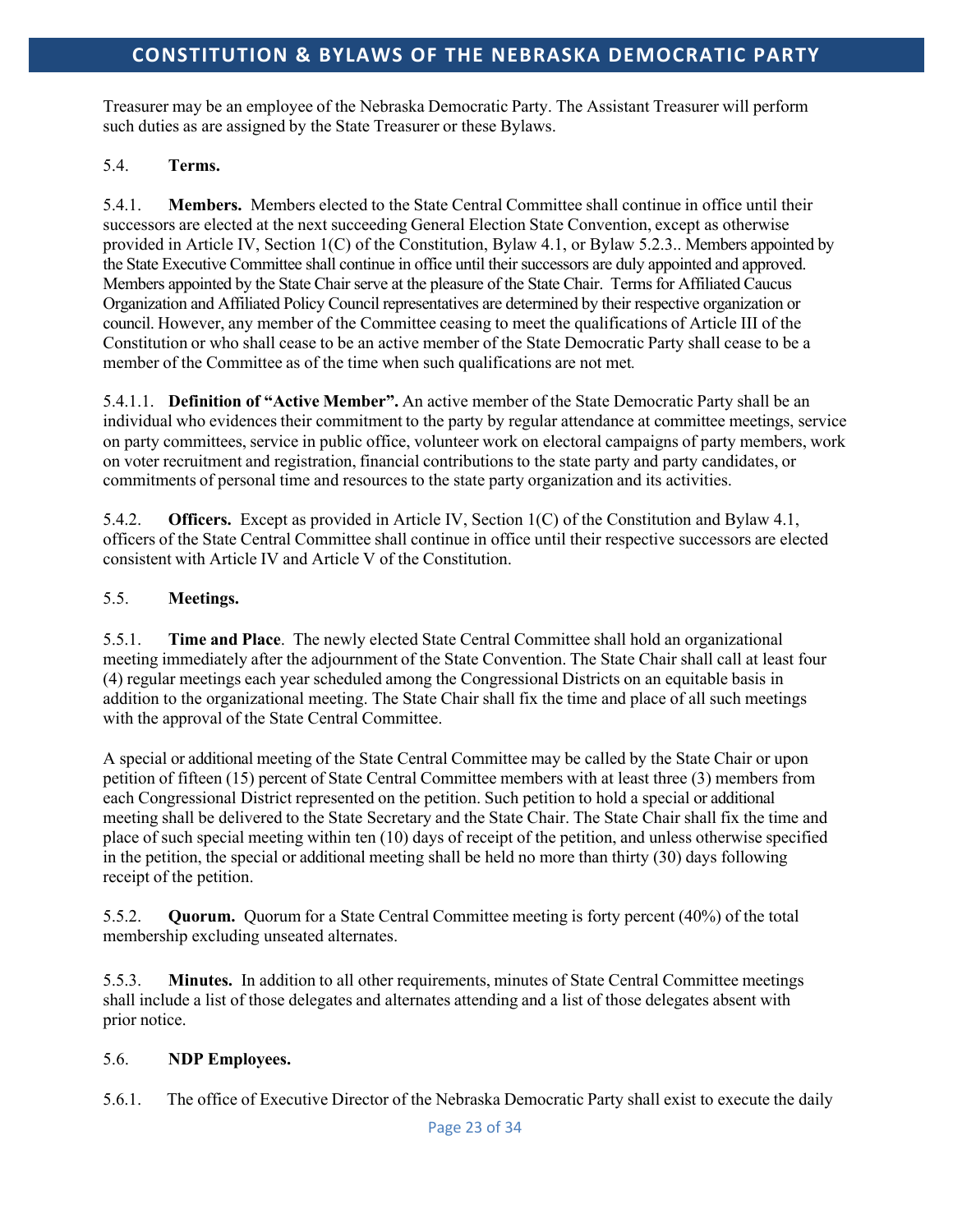affairs of the Party and assist the party officers and Committees in the execution of their respective duties. The Executive Director shall be hired by the State Chair with the approval of the State Executive Committee and with notification provided within twenty-four hours to the State Central Committee. The Executive Director shall be the Assistant Secretary and Assistant Treasurer of the Party unless otherwise directed by the State Chair or State Central Committee. The Executive Director shall perform such other duties as prescribed by the State Chair, the Constitution, or these Bylaws.

5.6.2 The State Chair may designate such paid positions as are deemed necessary. The existence of such positions requires the approval of the State Central Committee.

5.6.3 No NDP employee may hold elected office other than a party office, run a political campaign as a paid staff member for any office, or run for any office other than a party office while employed by the NDP.

## 5.7. **Affiliated Caucus Organizations and Affiliated Policy Councils.**

5.7.1. **Recognition and Qualification.** Affiliated Caucus Organizations(ACOs) and Affiliated Policy Councils (APCs) shall be recognized to aid and assist the Nebraska Democratic Party in organizing a specific constituency for the benefit of the party and its candidates for elected office. An ACO or APC must be an organized group of Nebraska Democrats with members from every Congressional District who support the NDP and its policies and objectives. Membership of an ACO must be based off one or more immutable characteristics shared by its members. Membership of an ACO or APC shall include registered Democrats and may include persons who will register as Democrats upon becoming eligible to vote. Recognition of an ACO or APC by the State Central Committee shall be dependent upon the quality and integrity of the ACO or APC's governing documents, the ACO or APC's effectiveness and the ACO or APC's strategic importance to the long-term growth and success of the Nebraska Democratic Party.

5.7.2. **Recognition Procedures.** Initial application for Recognition from a prospective ACO or APC shall be referred to the Rules Committee to review. The Committee shall: review the prospect's governing documents and meet with its leadership; ensure that the prospect provides a functional, democratic process for amending its documents, electing its officers, selecting its designated representative on the State Executive Committee and/or State Central Committee, and achieving its purpose; and make a recommendation to the State Central Committee on whether to recognize the prospect as an ACO or APC. Recognition must be approved by a majority vote of the State Central Committee. Recognition of an ACO or APC shall run concurrently with the biennial term of a State Central Committee.

5.7.3. **Responsibilities**. ACOs or APCs shall take no public position that is inconsistent with the NDP Platform and shall not publicly endorse a candidate who is not a registered Democrat in any election. Each ACO shall abide by state and federal election laws regarding political committees. Each ACO or APC must agree to give its membership list (including names and contact information) to the State Party or contact its members on behalf of the State Party when requested. Each ACO or APC must provide the State Party with its officers' names and contact information. Each ACO or APC shall designate the State Chair or the State Chair's designee as an administrator for any websites or social media accounts maintained by the ACO or APC.

5.7.4. **Representation**. Upon selection of an ACO's or APC's designated representative on the State Executive Committee and/or State Central Committee, the ACO or APC shall notify the State Secretary of the name and contact information of such designated representative. Two absences from meetings of the State Executive Committee or State Central Committee during a biennial term by the designated representative or alternate will result in suspension of the ACO or APC pending a Review by the State Rules Committee.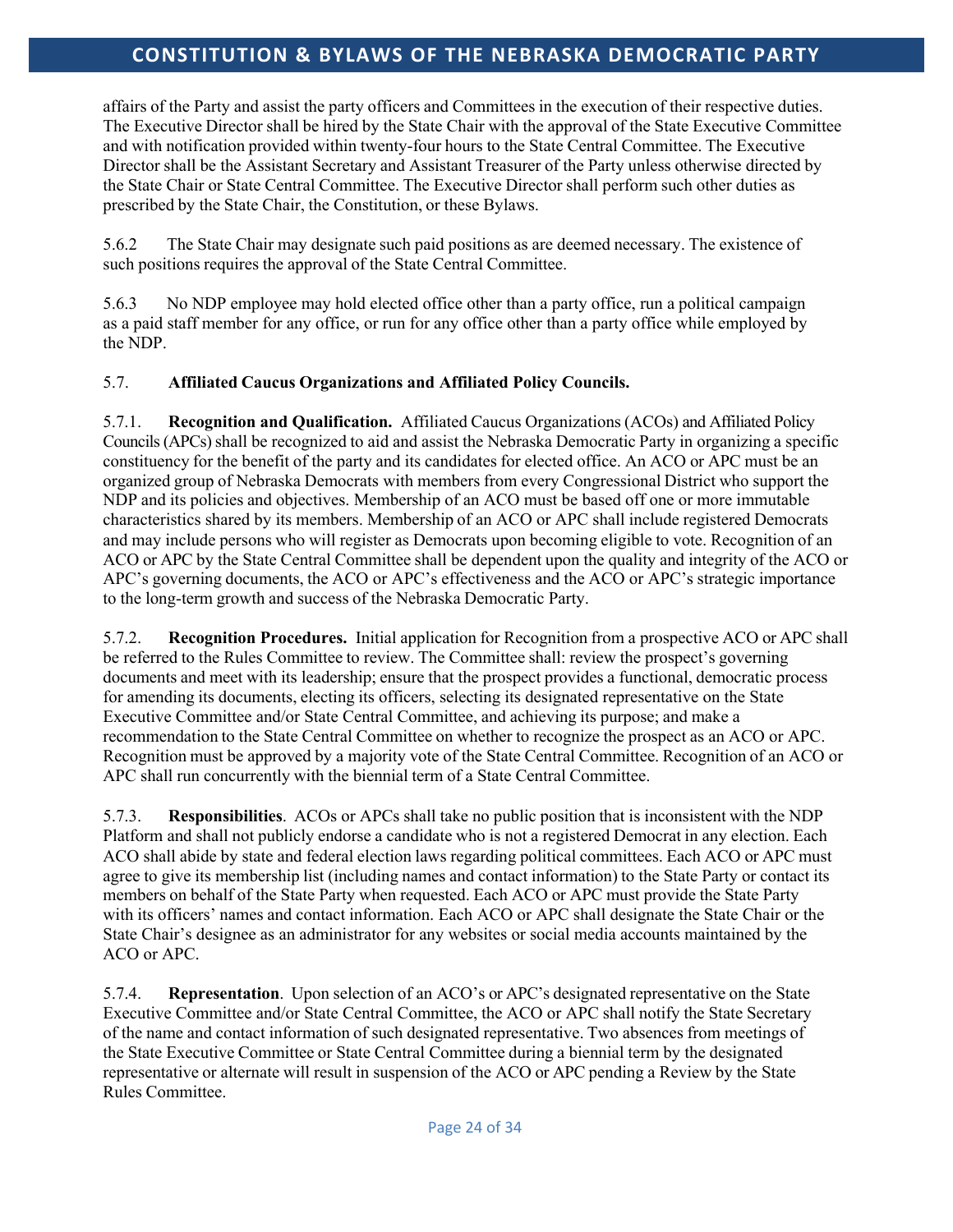5.7.5. **Continued Recognition**. Recognition shall be automatically renewed for a new biennial term upon the ACO's or APC's submission of its current organizational documents to the State Rules Committee, updated names and contact information of its officers to the State Secretary, and a report to the State Central Committee summarizing their accomplishments over the last biennial period and plans for the upcoming biennial period by the first meeting of the State Central Committee. The organizational meeting of a new State Central Committee shall not be considered the "first meeting" for purposes of this rule. Failure to provide the appropriate data shall cause the ACO's or APC's continued recognition to be suspended pending a Review by the State Rules Committee. Any previously existing ACO that is no longer eligible to be recognized as an ACO under Bylaw 5.7.1 shall be automatically recognized as an APC for a new biennial term, provided compliance with the submission requirements of this Bylaw.

5.7.6. **Review**. Recognition of an ACO or APC may be reviewed by the State Rules Committee as provided in these Bylaws or at the request of the State Central Committee to determine whether an ACO or APC meets all requirements of these Bylaws while complying with the ACO or APC's own organizational documents. The Rules Committee shall make a recommendation on continuing recognition of the ACO or APC to the State Central Committee. Revocation of recognition of an ACO or APC must be approved by a majority vote of the State Central Committee.

5.8. **Officer Vacancies.** The State Central Committee shall fill vacancies in the offices of State Chair, the State Associate Chairs, and National Committee Members if such vacancies occur between Conventions. The methods to do so are:

5.8.1. **State Chair.** The Vice Chair or the Vice Chair of County Parties, as provided in the NDP Constitution, will assume the duties of the State Chair on a temporary basis until a new Chair is elected. Election of a new Chair shall occur at the first regular or special State Central Committee meeting no sooner than 30 days after the vacancy occurs or at the State Convention, whichever comes first.

5.8.2. **Vice Chair and National Committee Members.** Election of any of these officers shall occur at the first regular or special State Central Committee meeting no sooner than 30 days after the vacancy occurs or at the State Convention, whichever comes first.

5.8.3. **Vacancy Election Procedures.** Prior to any vacancy election by the State Central Committee, procedures for such election shall be adopted by the State Central Committee.

## 5.9. **State Executive Committee.**

5.9.1. **Duties and Powers.** The State Executive Committee shall be authorized to act on behalf of the State Central Committee during intervals between meetings of the State Central Committee, shall have the power and authority to do all things reasonably necessary to promote the success of the Democratic National, State and Local election tickets at any general election and the power to perform any functions imposed upon it by law or by the State Central Committee.

5.9.2. **Terms.** Except as provided in Article IV, Section 1(C) of the Constitution and Bylaw 4.1, members of the State Executive Committee shall continue in office until their successors are duly elected or appointed. However, all members of the Committee ceasing to meet the qualifications of Article III of the Constitution shall cease to be members of the Committee as of the time when such qualifications are not met.

5.9.3. **Quorum.** Quorum for the State Executive Committee shall be fifty percent (50%) of the voting membership.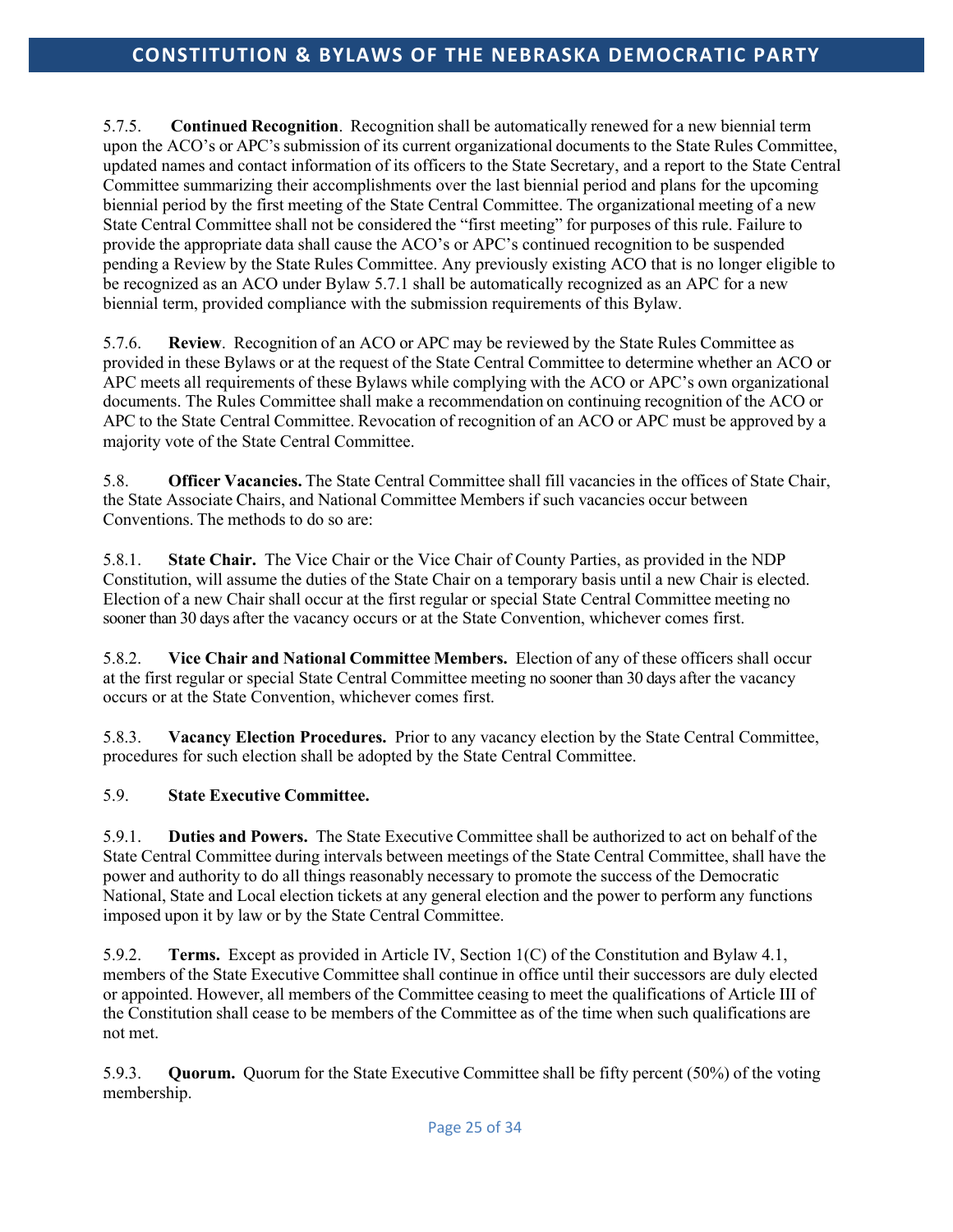5.9.4. **Non-Voting Members.** Non-voting members of the State Executive Committee shall include (a) each statewide and federal elected office holder who is a registered Democrat, and (b) one (1) mayor of the largest city having a registered Democrat as mayor from each Congressional District. Each of these elected office-holders may designate an individual to represent him or her on the State Executive Committee if they are unable to actively participate at a meeting.

5.9.5. **Meetings.** The State Executive Committee shall hold regular meetings at least quarterly at the call of the State Chair who shall fix the time and place of all such meetings. A special meeting of the State Executive Committee may be called by the State Chair or upon petition of any five (5) voting members of the State Executive Committee. Said petition to hold a special meeting shall be delivered to the State Secretary and the State Chair. The State Chair shall fix the time and place of said special meeting within three (3) days of receipt of the petition, and unless otherwise specified in the petition, the special meeting shall be held no more than ten (10) days following receipt of the petition.

5.9.6. **Vacancies.** Vacancies for any reason on the State Executive Committee shall be filled in accordance with the provisions of the Constitution, see also Bylaw 5.1.2.12.

5.9.7. **Awards.** The State Chair may appoint a selection committee to make nominations for all state party awards. Nominations shall be solicited from, including but not limited to, the State Central Committee and the Executive Committee. All awards made on behalf of or in the name of the Nebraska Democratic Party shall be approved by the Executive Committee prior to the announcement of the award. A listing of award recipients and selection procedures shall be kept on file at the State Party Office.

## 5.10. **Committees.**

#### 5.10.1. **Standing Committees.**

- a) Standing Committees of the Nebraska Democratic Party shall include: Platform and Resolutions; Rules; State Convention; Finance; Nominating; Archives and Historical Preservation; Technology; and Audit and Review;
- b) Committee Chairs shall be appointed by the incoming State Chair with the approval of the State Central Committee. Standing Committee Chairs shall continue in office until their successors are duly appointed and approved. Chairs should be appointed no later than at the first Central Committee meeting following the General Election;
- c) Committee members shall be elected by the authorized members attending the Congressional District Caucus at the first regular meeting of the State Central Committee following the Convention. The organizational meeting of a new State Central Committee shall not be considered the first regular meeting for purposes of this rule.

5.10.1.1. **Platform and Resolutions**. The Platform and Resolutions Committee of the Nebraska Democratic Party shall develop the Party's platform and resolutions in a timely, orderly, and open process, for presentation and action at each State Convention. The Committee is also responsible for a timely, orderly, and open process for presenting resolutions offered for action at meetings of the State Central Committee.

5.10.1.1.1. **Composition.** Each Congressional District Caucus shall elect eight members, with no one gender identity representing more than four members, to serve on the Platform and Resolutions Committee. Committee members, including the Committee Chair, are not automatic Convention delegates, but are encouraged to seek such election.

5.10.1.1.2. **Hearings.** The committee shall conduct at least one platform hearing in each of the State's Congressional Districts during the general election year and county chairs shall be informed of such hearings.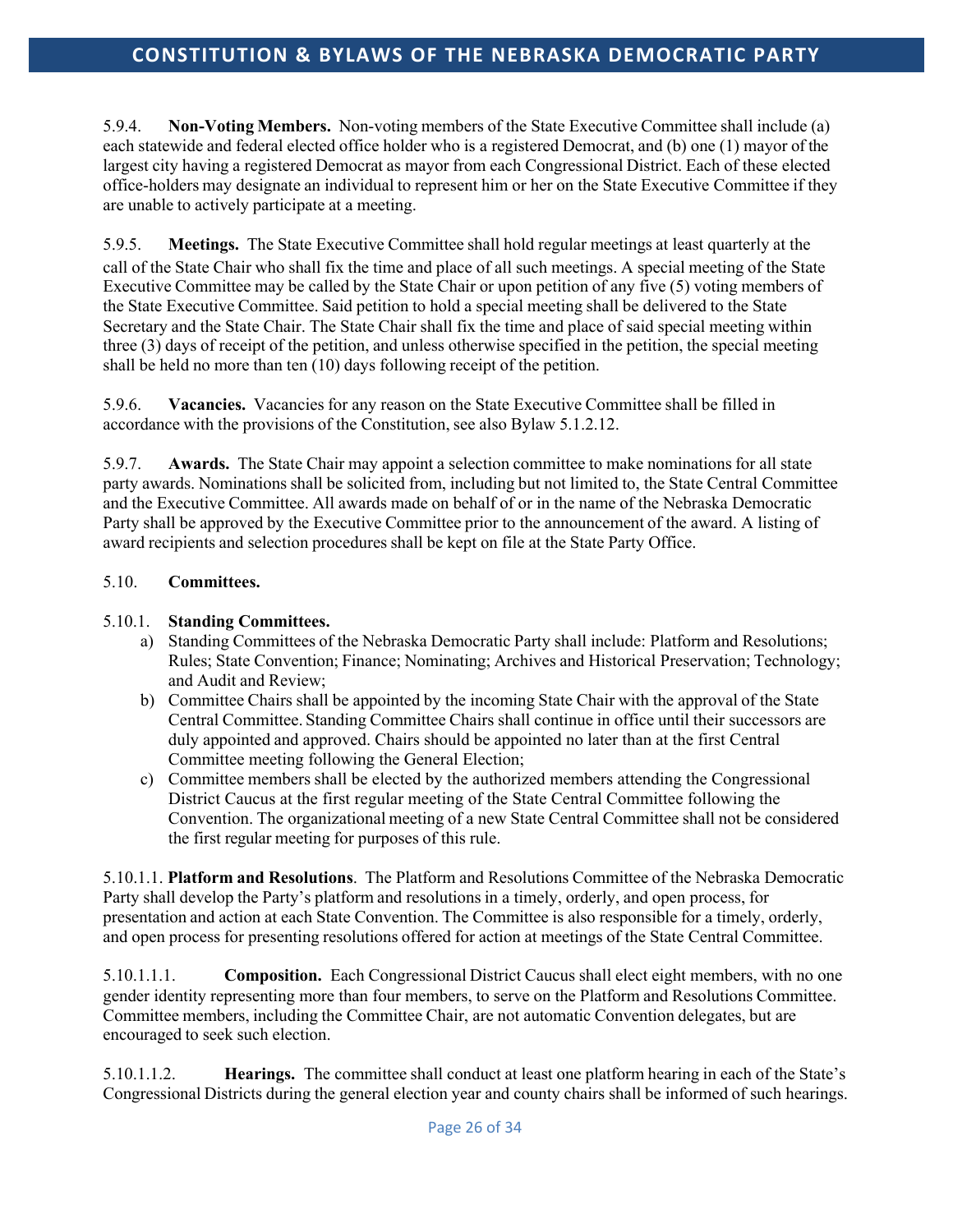A final platform hearing shall be conducted in conjunction with the State Convention.

5.10.1.1.3. **Platform Report***.* The committee shall submit a preliminary platform (exclusive of changes proposed following the convention hearing conducted pursuant to Rule 5.10.1.1.2), including minority reports, in writing to the State Chair not later than three days following the last County Convention in the year of the biennial State Convention. The Committee's Final Report to the convention delegates at the State Convention shall include the proposed Platform and resolutions recommended for adoption, those forwarded without recommendation and a list of those rejected by the committee. A two-thirds (2/3) vote of the Convention Body shall be required for consideration of a resolution not previously submitted to the Committee. If a two-thirds (2/3) vote is not given, the presiding officer may refer the matter to the Committee for report and action at the next regular meeting of the State Central Committee.

5.10.1.1.4. **Resolutions.** At each State Central Committee meeting, the Platform and Resolutions Committee shall submit a report of those resolutions timely submitted to the committee for consideration by the State Central Committee. The committee's report to the State Central Committee shall include the proposed resolutions recommended for adoption, those forwarded without recommendation, those recommended for consideration at the next biennial State Convention, and a list of those not recommended by the committee.

A two-thirds (2/3) vote of the State Central Committee shall be required for consideration of a resolution not submitted to the Platform and Resolutions Committee at least twenty-one (21) days prior to the State Central Committee meeting. If a two-thirds (2/3) vote is not given, the State Chair shall refer the matter to the committee for report and action at the next regular meeting of the State Central Committee or the next biennial State Convention, whichever comes first.

5.10.1.1.5. **Petition.** Platform items or resolutions rejected by the Committee may be considered by the Convention body provided that a written petition, containing the substitute language, signed by at least 20 percent of the Convention delegates present when quorum was established, is distributed to the Convention prior to debate on the platform. A petition must contain signatures from each Congressional District with no Congressional District represented by more than 50 percent of said signatures.

5.10.1.2. **Rules.** The Rules Committee of the Nebraska Democratic Party shall prepare recommendations on: amendments to the Party Constitution; amendments to the Party Bylaws; the rules and order of business for the State Convention; and shall perform such other duties as assigned by the State Chair or State Central Committee. The Rules Committee shall make recommendationsto the State Central Committee regarding Affiliated Caucus Organization and Affiliated Policy Council recognition following the Rules Committee's initial or requested review of ACOs or APCs.

5.10.1.2.1. **Composition.** Each Congressional District Caucus shall elect four members, with no one gender identity representing more than two members, to serve on the Rules Committee. Committee members, including the Committee Chair, are not automatic convention delegates, but are encouraged to seek election.

5.10.1.2.2. **Rules Committee Reports***.* The Rules Committee shall provide the rules and order of business for State Convention in writing to the delegates prior to the convening of the convention. Written notice of proposed changes to the NDP Constitution and Bylaws shall be provided as required under Article VII of the Constitution or Bylaw 9, respectively. A two-thirds (2/3) vote of the Convention Body shall be required for consideration of a proposed amendment to a Section of the Bylaws that was not previously submitted to the Rules Committee.

5.10.1.3. **State Convention.** The State Convention Committee of the Nebraska Democratic Party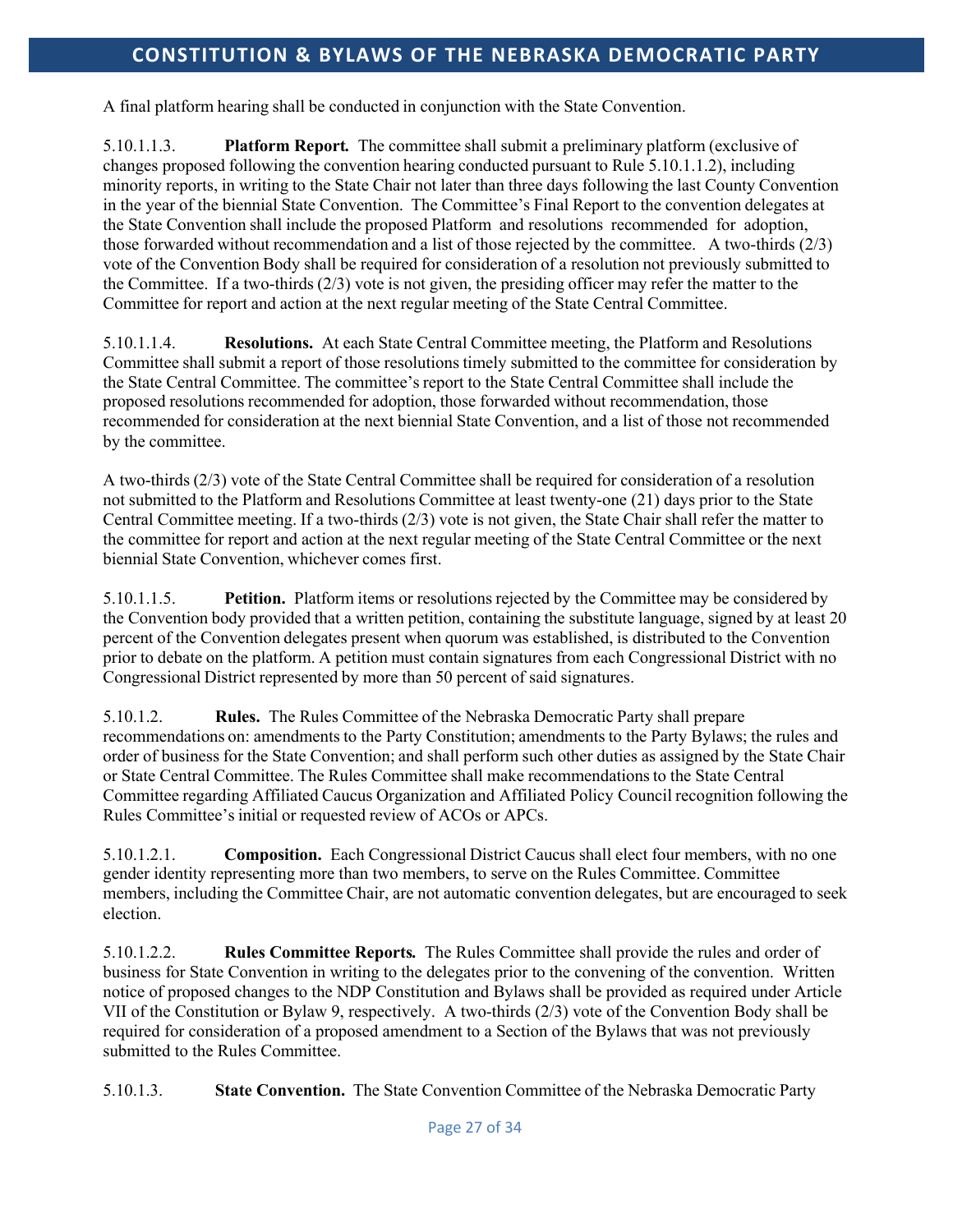shall: select and nominate qualified people to serve as Permanent Officers of the State Convention; serve as the site selection and arrangements committee and make recommendations on the site and arrangements for approval by the State Central Committee.

5.10.1.3.1. **Composition.** Each Congressional District Caucus shall elect four members, with no one gender identity representing more than two members, to serve on the State Convention Committee. The State Chair may appoint additional members to the Committee necessary to its function once a Convention site has been approved. Committee members, including the Committee Chair, are not automatic Convention delegates, but are encouraged to seek such election.

5.10.1.3.2. **Reports.** The Convention Committee shall make its recommendation on a site for State Convention in accordance with Congressional District rotation and the Bylaws of the Party one-year in advance of the Convention, if possible. The Committee's final report on the nomination of Permanent Convention Officers shall be presented at State Convention.

5.10.1.4. **Nominating.** The Nominating Committee of the Nebraska Democratic Party shall solicit and encourage qualified people to serve in the offices of State Chair, First and Second Associate Chairs, and National Committeepersons and conduct the nominating proceedings at the appropriate State Convention or State Central Committee meeting. Nominations for these offices may also be made from the floor by any duly accredited delegate.

5.10.1.4.1. **Composition.** Each Congressional District Caucus shall elect four members, with no one gender identity representing more than two members, to serve on the Nominating Committee. Committee members, including the Committee Chair, are not automatic Convention delegates, but are encouraged to seek such election.

5.10.1.4.2. **Reports.** The Nominating Committee shall report the nomination of the State Chair, Associate Chairs and National Committeepersons at the appropriate meeting of the State Central Committee or State Convention. In the case of any vacancy in such offices, such vacancy shall be filled at the next scheduled State Central Committee meeting no sooner than 30 days after the vacancy occurs or at the State Convention, whichever comes first.

5.10.1.5. **Finance.** The Finance Committee of the Nebraska Democratic Party shall be responsible for the development and implementation of an annual finance plan to include the evaluation of all fund raising activities and events.

5.10.1.5.1. **Composition.** The Finance Committee shall be composed of at least one individual from each Congressional District appointed by the State Chair.

5.10.1.5.2. **Reports.** The Finance Committee shall submit an annual plan for fundraising to the State Central Committee no later than the end of the first quarter of each calendar year and shall provide for a report on said fund raising at each meeting of the State Central Committee.

5.10.1.6. **Archives and Historical Preservation.** The Archives and Historical Preservation Committee shall be responsible for gathering, collecting, indexing, organizing, and preserving the documents, data, and materials relating to the history and activities of the Nebraska Democratic Party in whatever form or medium it exists or may be available for the purpose of insuring that an accurate record of the Party's history and activities is preserved for future reference or edification.

5.10.1.6.1. **Composition.** The Archives and Historical Preservation Committee shall be composed of at least one individual from each Congressional District appointed by the State Chair.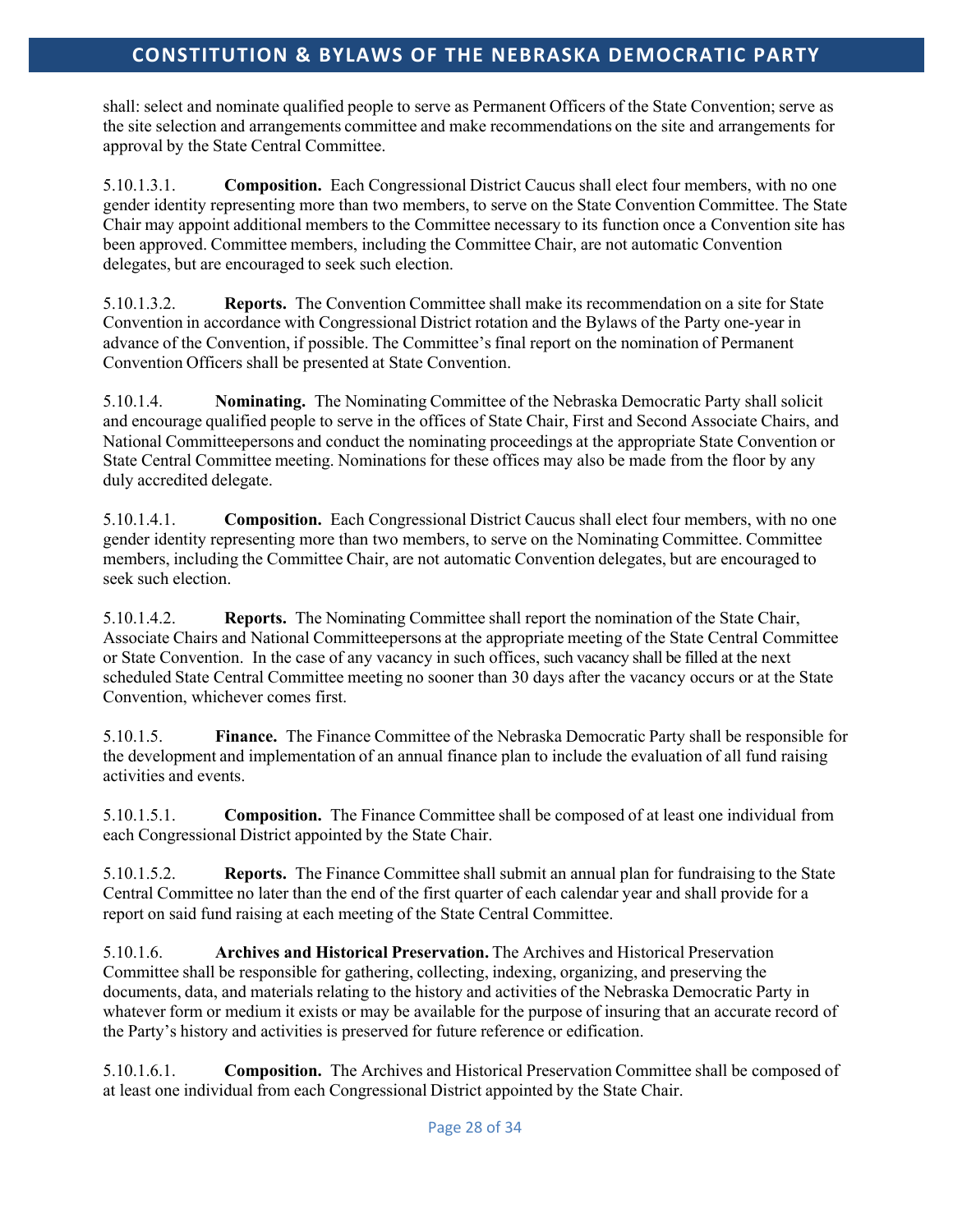5.10.1.7. **Technology.** The Technology Committee shall provide feedback on new technology proposals, oversee NDP technology security and annually review the state of NDP technology recommending changes as new technology becomes available and as prices change.

5.10.1.7.1. **Definition.** The term "technology" shall include all hardware, software, servers, and internet use of computers (desktop, notebook, handheld devices, and accessories), and shall include webpage design and function, central file and record maintenance, use of internet-based resources, and electronic mail (email) communications.

5.10.1.7.2. **Composition.** Each Congressional District Caucus shall elect four members, with no one gender identity representing more than two members, to serve on the Technology Committee. Those elected shall be familiar with new technologies and technology issues or have the time and commitment to research relevant technology issues. The Committee Chair may appoint other non-voting members, including NDP staff, to further the goals of the committee.

5.10.1.7.3. **Reports.** The Technology Committee shall provide a written report directly to the SEC and SCC and to the group making the technology proposals. A written "State of Technology Report" shall be provided to the SCC at their 4th quarter meeting each year.

5.10.1.8. **Audit and Review**. The Audit & Review Committee shall review expenditures by the Nebraska Democratic Party to ensure that expenditures comply with the budget or are approved by the State Central Committee. The Committee shall have full access to all financial records.

5.10.1.8.1. **Composition.** Each Congressional District Caucus shall elect two members of different gender identities to serve on the Audit & Review Committee. Those elected shall be familiar with general accounting practices and principles. The Committee Chair may appoint other non-voting members to further the goals of the Committee.

5.10.1.8.2. **Reviews and Reports.** The Committee may review records at any time and make necessary recommendations to the State Central Committee, State Executive Committee or Party Officers. A Full Review shall be conducted for a two-year period beginning on January 1 of an odd numbered year through December 31 of an even numbered year. The Committee shall present a report and findings of its Full Review to the State Central Committee no later than January 1 in the following even numbered year. The report shall recommend whether an additional outside audit is needed and what type of audit is needed.

5.10.2. **Minority Reports.** The report of the minority of the members of any Standing Committee shall be considered if signed by one-third of the members of the Standing Committee and offered as a substitute for majority report.

5.10.3. **Special Committees**. The State Chair, or when necessary, The Vice Chair or one of the National Committee Representatives, may establish any special committee as deemed necessary to carry out the functions of the party. Special committees must be approved by the State Central Committee; provided, however, that a Special Committee formed for the purpose of investigating alleged misconduct injurious to the NDP or its members may be authorized to conduct such investigation, and report its existence and/or recommendations at the next State Central Committee meeting. Special Committees should be of limited duration and exist for a specific purpose or goal. Membership on a special committee should be relevant to the purpose of the committee and must include representation from all Congressional Districts.

## 5.11. **Handling of State Party Finances.**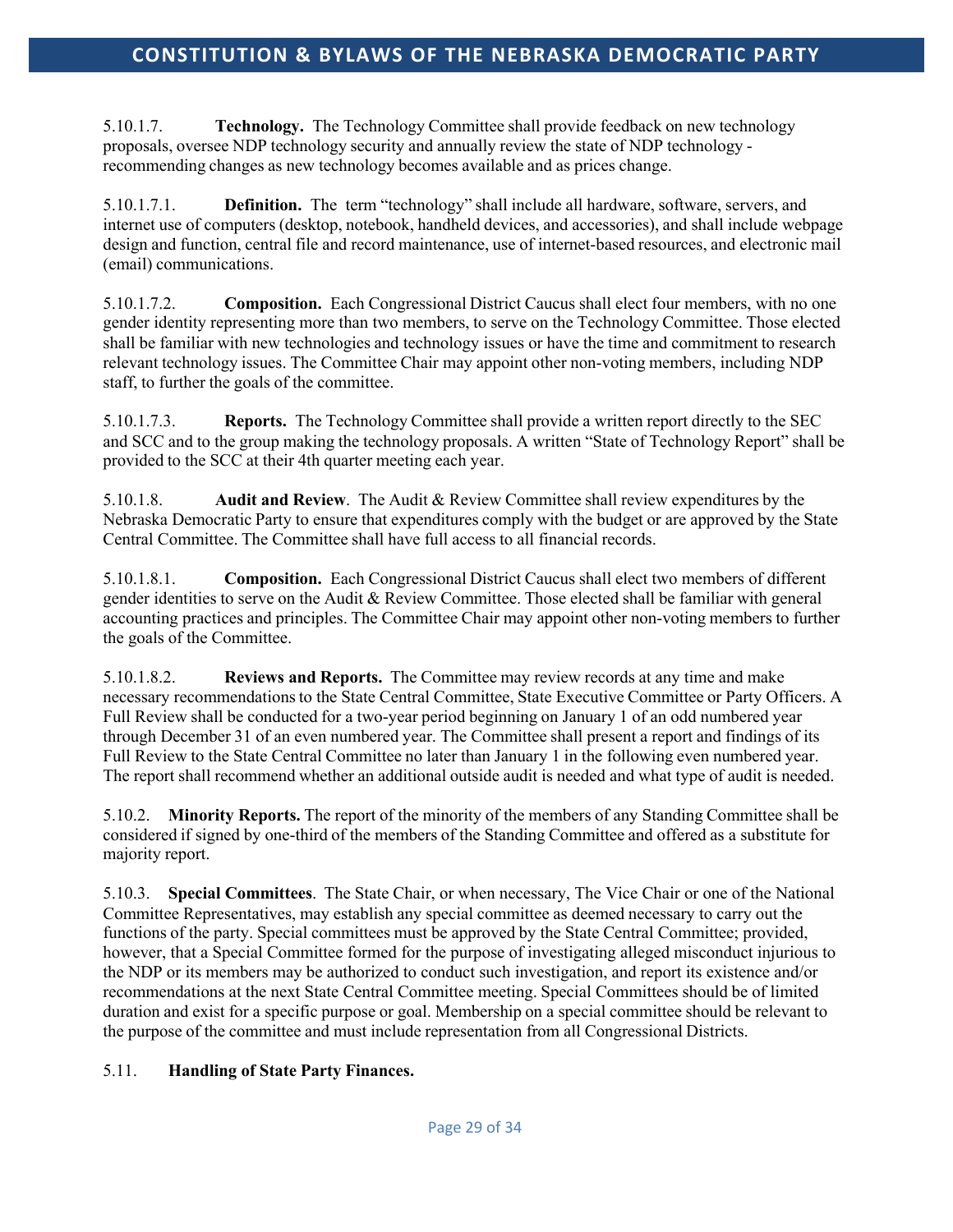#### 5.11.1. **Treasurer to Deposit and Control all Funds.**

5.11.1.1. All monies received as contributions, donations, dues, or otherwise by or for the State Central Committee or any club or association organized or operated under its express authority shall be paid to and accounted for by the Treasurer of the State Central Committee, who shall deposit all said funds in a bank or banks in the name of the Nebraska State Central Committee.

5.11.1.2. All funds deposited to any bank account of the Nebraska State Central Committee shall be withdrawn only on vouchers signed by the State Treasurer or Assistant State Treasurer.

#### 5.11.2. **Approval of Payments by State Chair.**

5.11.2.1. The State Treasurer or Assistant State Treasurer shall only pay out funds of the State Central Committee on itemized statements which bear the signed approval of the State Chair or an Associate Chair designated in writing by the State Chair to approve the payment of such accounts.

5.11.2.2. The Chair or Vice Chair of the Party shall not approve the payment of any statement which is submitted contrary to the provisions of these Bylaws and unless in the opinion of the approving officer reasonably exercised such statement represents services, merchandise, supplies, donations, or loans properly obtained or used and applied or to be so used and applied for the promotion of the welfare of the Democratic Party in Nebraska or the nation.

5.11.2.3. **Dual Signature Requirement.** Any check or negotiable instrument of over \$1,000.00 drawn on any account of the Nebraska Democratic Party shall require the approval of two persons authorized by the State Central Committee. The approval may be the signatures of the authorized persons on the check or negotiable instrument or on a document of payment authority to issue such check or negotiable instrument.

5.11.3. **Bonding of Treasurer.** At the discretion of the State Central Committee, the State Treasurer of the State Central Committee shall be bonded by a surety company in the sum of \$25,000, said bond to be approved by the State Chair, by the State Executive Committee or State Central Committee.

#### 5.11.4. **Salaries, Wages, Commissions.**

5.11.4.1. No salaries or wages to be paid for a period of over two (2) months shall be paid to any person without previous authorization by the State Central Committee or the State Executive Committee.

5.11.4.2. No commission for collection of funds or performance of service shall be paid to any person unless the payment of such commission has been previously authorized by the State Central Committee or the State Executive Committee.

5.11.5. **Treasurer's Reports.** Quarterly reports of receipts and expenditures shall be made by the State Treasurer to the State Chair, who shall make the same available to the State Central Committee and the State Executive Committee.

5.11.6. **Audits and Reviews.** The State Central Committee shall have the right to adopt recommendations and reports of the Audit and Review Committee or of an outside independent auditor.

5.11.7. **Voluntary Contributions.** Contributionsto the Democratic Party in Nebraska or any of its authorized agencies shall always be solicited and received on a strictly voluntary basis.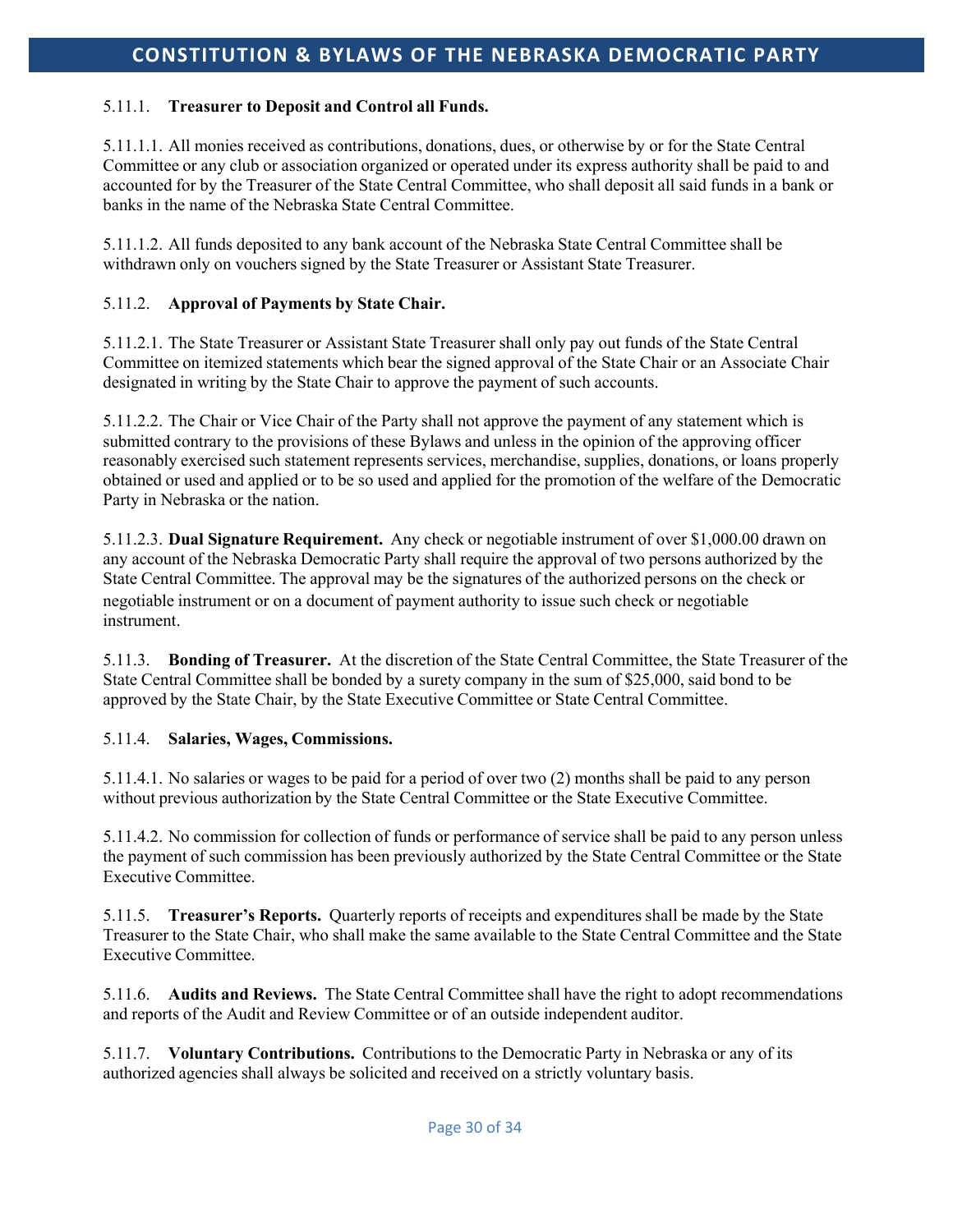## 5.12. **Coordinated Campaigns.**

5.12.1. **Definition.** The Coordinated Campaign is a political committee affiliated with the Nebraska Democratic Party through the Nebraska Democratic State Central Committee. Its purpose shall be to conduct Voter Registration, Voter Identification, Get Out the Vote and other activities consistent with the guidelines established by the Federal Election Commission, State Accountability and Disclosure Commission, and the Nebraska Democratic Party for candidate campaigns in the State's various political subdivisions including, but not limited to Federal, State and Legislative District campaigns.

5.12.2. **Powers.** The Coordinated Campaign shall be empowered to raise and expend funds, conduct campaign activities, enter into contracts and generally conduct business in furtherance of its defined purpose. The Coordinated Campaign, however, shall not have the authority to obligate financially or otherwise, the Nebraska Democratic Party, the State Executive Committee or State Central Committee without prior approval of a majority vote of the State Executive Committee.

5.12.3. **Governance.** The Coordinated Campaign shall have the authority to create its own structure with the State Party Chair and their designate as Director, and to establish its own policies and procedures; however, the governing body of the Coordinated Campaign shall include the State Party Chair, National Committeepersons, and other State Party Executive Committee members, appointed by the State Party Chair, necessary to provide representation from each Congressional District.

5.12.4. **Reporting.** The Coordinated Campaign shall report to the State Central Committee concerning its activities at each regularly scheduled meeting of the SCC or at the special request of the same.

5.12.5. **Accounting.** The Coordinated Campaign shall account for all of its income and expenditures to the SCC on an annual basis and shall update the SCC concerning its funds at each regularly scheduled SCC meeting or upon the special request of the same.

5.12.6. **Nature of Reporting or Accounting.** Nothing in the reporting or accounting provisions of these Bylaws shall be construed to include such detail of financial or strategic operations that the proprietary interests or operations of participating campaigns would be compromised or made available to opposing campaigns or candidates.

## **6. ELIGIBILITY FOR BALLOT**

6.1. It is contrary to the policy of the Nebraska Democratic Party for the name of any person to be placed upon the primary ballot of the Democratic Party as a candidate for nomination, election, or preferential vote in any state or county primary election if such a person is not affiliated with the Democratic Party. Further the name of no such person should be placed upon the primary ballot of the Democratic Party as a candidate for nomination, election or preferential vote in any state or county primary election if such person has announced their intention of being a candidate for public office on the ticket of any other than the Democratic Party concurrently with being a candidate for public office on the ticket of the Democratic Party.

6.2. In the absence of any statute specifically denying the right of the Nebraska Democratic Party to determine the names of those who may be or may not be placed by the Secretary of the State or a proper County official on the Democratic primary ballot at any primary election held within the State of Nebraska (a) no person shall be permitted to file or be filed on a primary election ballot of the Democratic Party as a candidate for nomination, election, or preferential vote, in a state or county primary election who is not affiliated with the Democratic Party, and (b) no person shall be permitted to file or be filed on a primary ballot of the Democratic Party as a candidate for nomination, election, or preferential vote who has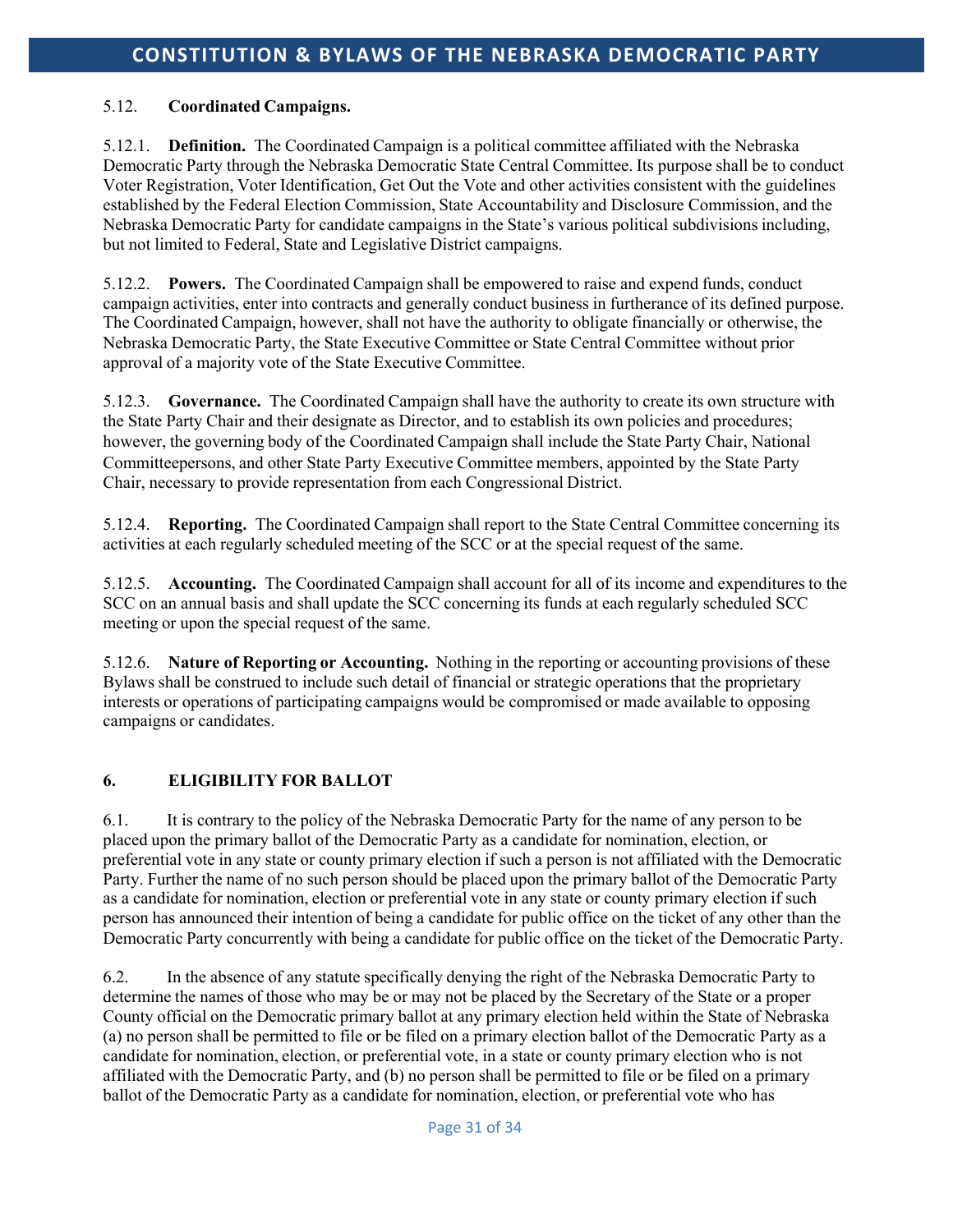announced their intention to be a candidate for public office on the ticket of any political party other than the Democratic Party concurrently with being a candidate for public office on the ticket of the Democratic Party.

## **7. PARTY RESOURCES**

7.1. **Defined.** Party resources are those materials, physical or intellectual, that are produced by the State Democratic Party or on its behalf or at its request and which are funded by the State Democratic Party. Party resources also include staff members hired by the State Democratic Party.

7.2. **Use.** Party Resources are to be used to promote the success of the Democratic Party. Party Resources are not an entitlement to any candidate or recognized affiliated caucus organization. The allocation of party resources is at the discretion of the State Chair or the Chair's designee and subject to review by the State Executive Committee or the State Central Committee as circumstances warrant.

7.3. **Withholding Resources**. Under extraordinary circumstances State Party resources may be withheld from a candidate who is a registered Democrat or a recognized Affiliated Caucus Organization or Affiliated Policy Council. These circumstances may include, but shall not be limited to, misconduct injurious to the Nebraska Democratic Party or its members, a candidate whose opponent is an incumbent Democrat, a person who has not been an active Democrat, a candidate whose campaign organization is dominated by and supported by other political parties, a candidate who has failed to report their financial status to the Federal Election Commission or the Nebraska Accountability and Disclosure Commission, and a recognized Affiliated Caucus Organization or Affiliated Policy Council that compromisesthe goals, strategy, policy, or integrity of the Nebraska Democratic Party.

## **8. RULES OF ORDER**

8.1. **NDP Committees, Organizations and Affiliates.** The Rules of Order in this Bylaw pertain to Meetings of any Committee, Organization or Affiliate (each referred to as "Group") of the Nebraska Democratic Party unless a Group adopts a written set of Rules of Order for its conduct of business in meetings. These Rules of Order do not pertain to the State Convention (See Bylaw 1). In this Bylaw members of any such Group are referred to as "members" even though the Group's members may have a different title.

8.2. **Motions and Resolutions.** Members must secure recognition from the Chair in order to offer a motion, and the Chair may inquire for what purpose the member rises, and after hearing the motion, may rule such motion out of order. Once a member has spoken in debate on a question, a motion to call the previous question from the same member shall be out of order on the same speaking turn. After an order of business is adopted, no motions are admissible unless in order under the pending item of business or at that particular state of the proceedings. Motions may be stated orally or in writing. Resolutions must be submitted in writing.

8.3. **Amendments. A**mendmentsto any motion may be made orally or in writing and must be germane to the propositions to which offered. Amendmentsto Resolutions must be in writing and germane to the Resolution being offered. Majority and minority reports from committees are subject to amendment from the floor.

8.4. **Debate.** Priority in recognition for debate is within the discretion of the Chair, but members of the reporting committee take precedence over others desiring to be heard on a pending committee report. A member desiring to interrupt a speaker for a point of inquiry or a point of order shall address the Chair. Debate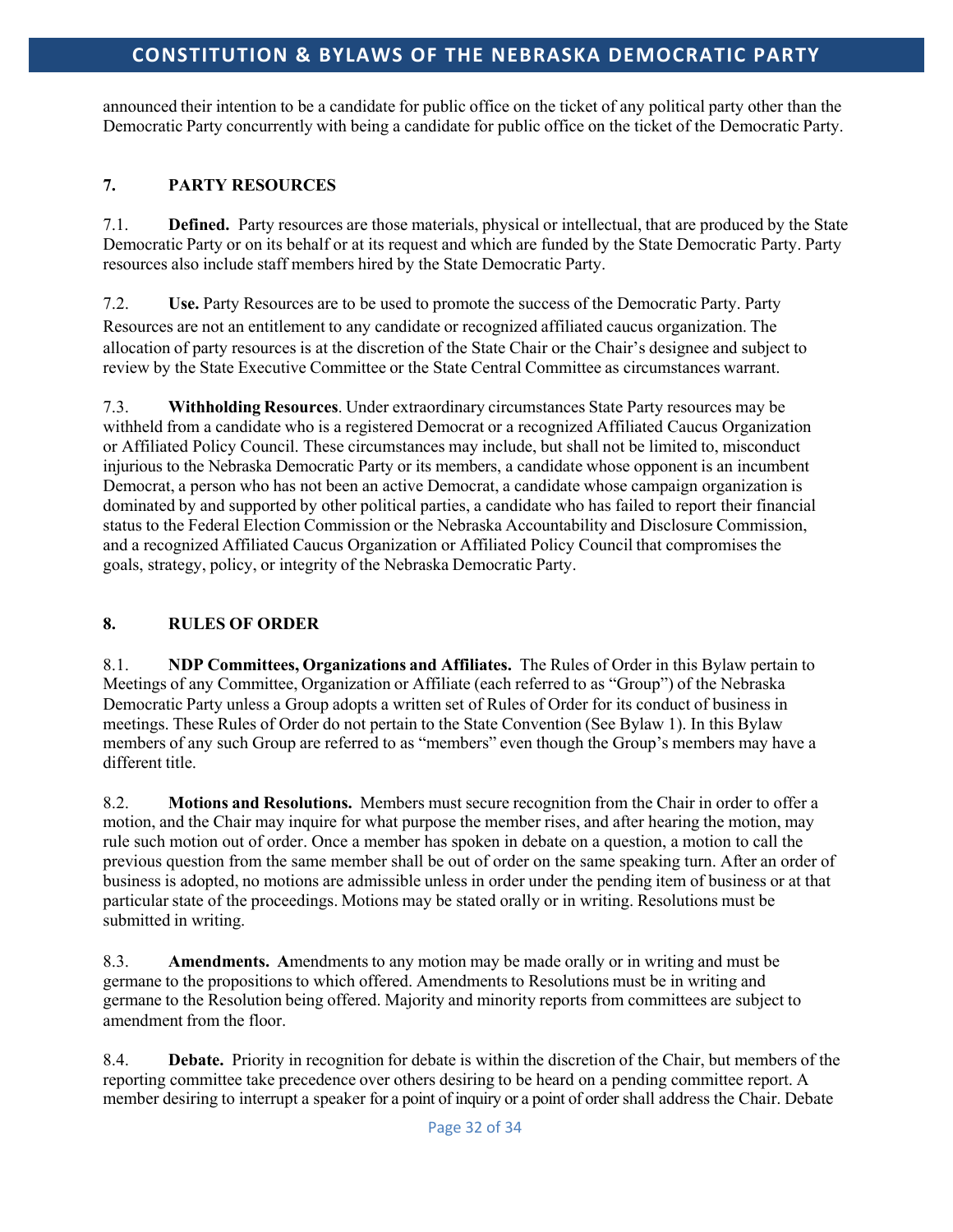is not in order during roll call vote while a call is pending. Debate may be limited at the discretion of the Chair; however, a simple motion to extend the debate is in order.

8.5. **Committee Reports.** When Committees are recognized to report, the Chair of the Committee may read the report themselves or have it read by the Secretary. When committee reports are submitted, the question of agreeing to the report is considered as pending. Minority reports from committees must be presented and read immediately following majority reports, and both are then open to debate and amendment. When more than one minority report is submitted, all are presented before consideration on the majority report begins, and are taken up in the order presented. The question comes first on minority reports and then on majority report or minority report as amended.

8.6. **Division.** Any member may move for a division of the question, and a separate vote on substantive propositions contained in a committee report or any other pending question, and such motion is in order even after the previous question is demanded. A motion to divide the question may ask for a separate vote on any or all substantive propositions contained in the report or question.

8.7. **Points of Order.** A point of order is used to bring attention to a breach of the rules. Points of order must be made at the time of the breach unless the breach has continuing force and effect. In cases where a breach has continuing force and effect, a point of order may be raised any time the breach is still in effect. Debate on a question of order is within the discretion of the Chair.

8.8. **Previous Question.** A motion for the previous question is not subject to debate or amendment. The motion requires a second, is not debatable, and cannot be amended. Calling the question requires a twothirds (2/3) majority to pass, and if passed the effect is to end debate and move to vote on the question being considered.

When a member moves the previous question, such motion is then considered to be the pending question, and the motion which was pending when the previous question was moved is considered to be the previous question.

8.9. **Reconsideration.** When a motion is decided, any member of the majority may move reconsideration of the motion at the same meeting of the Group.

## 8.10. **Delay or end consideration of a Question.**

8.10.1. **Table.** A motion to lay on the table is used to delay consideration of a question, is not debatable, and may not be amended. A motion to remove a question from the table must be made to continue consideration of the question.

8.10.2. **Postpone to a Time Certain.** A motion to postpone is used to delay consideration of a question to a later time. A time certain to resume consideration must be included in such a motion. The motion is debatable, may be amended, and requires a simple majority to pass.

8.10.3. **Postpone Indefinitely.** A motion to postpone indefinitely is used to defeat a question without taking a direct vote on the question. The motion is debatable, but may not be amended.

8.11. **Recess.** A motion to recess is always in order, and not debatable.

8.12. **Motion to Adjourn.** A motion to adjourn or a motion to adjourn to meet at a designated time and/or date may be made at any time recognition is secured for that purpose, but is not in order during a roll call. A simple motion to adjourn is not debatable and may not be laid on the table. A motion to